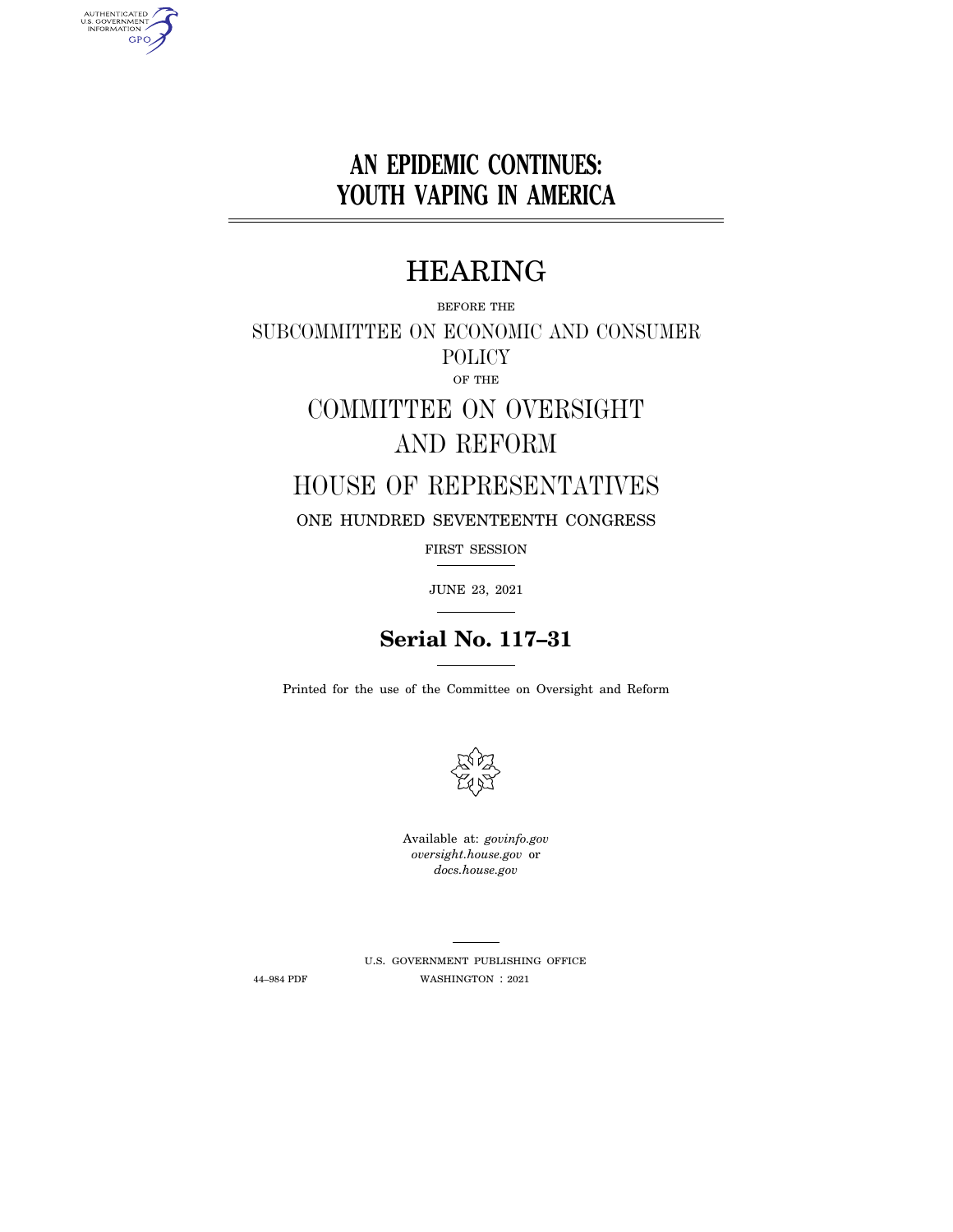### COMMITTEE ON OVERSIGHT AND REFORM

#### CAROLYN B. MALONEY, New York, *Chairwoman*

ELEANOR HOLMES NORTON, District of Columbia STEPHEN F. LYNCH, Massachusetts JIM COOPER, Tennessee GERALD E. CONNOLLY, Virginia RAJA KRISHNAMOORTHI, Illinois JAMIE RASKIN, Maryland RO KHANNA, California KWEISI MFUME, Maryland ALEXANDRIA OCASIO-CORTEZ, New York RASHIDA TLAIB, Michigan KATIE PORTER, California CORI BUSH, Missouri DANNY K. DAVIS, Illinois DEBBIE WASSERMAN SCHULTZ, Florida PETER WELCH, Vermont HENRY C. "HANK" JOHNSON, JR., Georgia JOHN P. SARBANES, Maryland JACKIE SPEIER, California ROBIN L. KELLY, Illinois BRENDA L. LAWRENCE, Michigan MARK DESAULNIER, California JIMMY GOMEZ, California AYANNA PRESSLEY, Massachusetts MIKE QUIGLEY, Illinois

JAMES COMER, Kentucky, *Ranking Minority Member*  JIM JORDAN, Ohio PAUL A. GOSAR, Arizona VIRGINIA FOXX, North Carolina JODY B. HICE, Georgia GLENN GROTHMAN, Wisconsin MICHAEL CLOUD, Texas BOB GIBBS, Ohio CLAY HIGGINS, Louisiana RALPH NORMAN, South Carolina PETE SESSIONS, Texas FRED KELLER, Pennsylvania ANDY BIGGS, Arizona ANDREW CLYDE, Georgia NANCY MACE, South Carolina SCOTT FRANKLIN, Florida JAKE LATURNER, Kansas PAT FALLON, Texas YVETTE HERRELL, New Mexico BYRON DONALDS, Florida

RUSS ANELLO, *Staff Director*  RICHARD TRUMKA, *Subcommittee Staff Director*  AMY STRATTON, *Deputy Chief Clerk*  CONTACT NUMBER: 202-225-5051 MARK MARIN, *Minority Staff Director* 

SUBCOMMITTEE ON ECONOMIC AND CONSUMER POLICY

RAJA KRISHNAMOORTHI, Illinois, *Chairman* 

KATIE PORTER, California, CORI BUSH, Missouri JACKIE SPEIER, California HENRY C. ″HANK″ JOHNSON, JR., Georgia MARK DESAULNIER, California AYANNA PRESSLEY, Massachusetts

MICHAEL CLOUD, Texas, *Ranking Minority Member*  FRED KELLER, Pennsylvania SCOTT FRANKLIN, Florida ANDREW CLYDE, Georgia BYRON DONALDS, Florida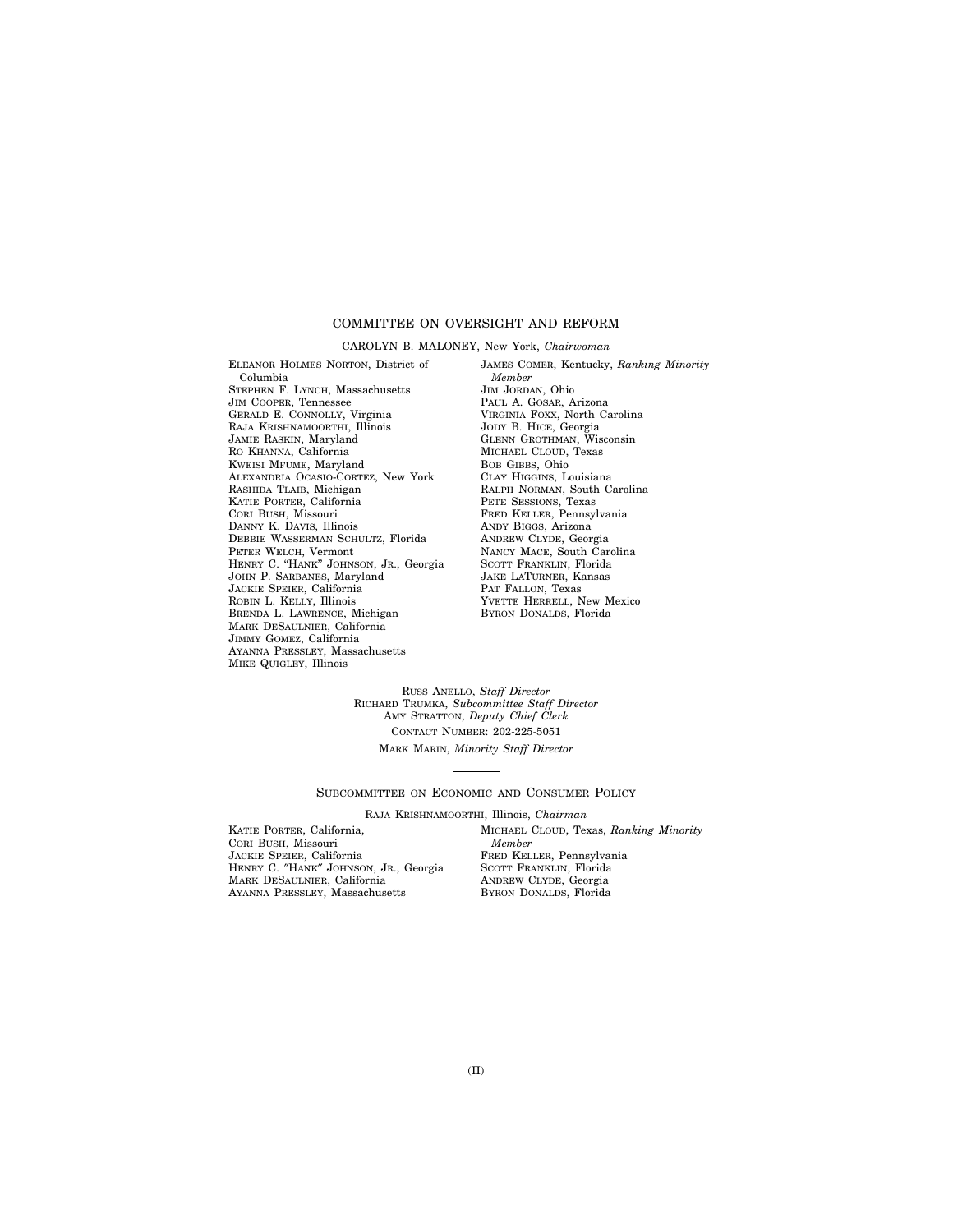### C O N T E N T S

Hearing held on June 23, 2021 ............................................................................... 1

 $\overset{\text{Page}}{1}$ 

#### **WITNESSES**

| The Honorable Richard J. Durbin, United States Senator                |    |
|-----------------------------------------------------------------------|----|
|                                                                       | 5. |
| Dr. Janet Woodcock, Acting Commissioner, Food and Drug Administration |    |
|                                                                       | 8  |
|                                                                       |    |

*Written opening statements and statements for the witnesses are available on the U.S. House of Representatives Document Repository at: docs.house.gov.* 

### INDEX OF DOCUMENTS

\* Exhibit A - Document regarding JUUL Marketing Strategies; submitted by Chairman Krishnamoorthi.

\* Exhibit B - Document regarding JUUL Youth Advisory Council; submitted by Chairman Krishnamoorthi.

\* Exhibit C - JUUL internal email thread; submitted by Chairman Krishnamoorthi.

\* Questions for the Record: to Dr. Woodock; submitted by Chairman Krishnamoorthi.

*Documents entered into the record during this hearing and Questions for the Record (QFR's) are available at: docs.house.gov.*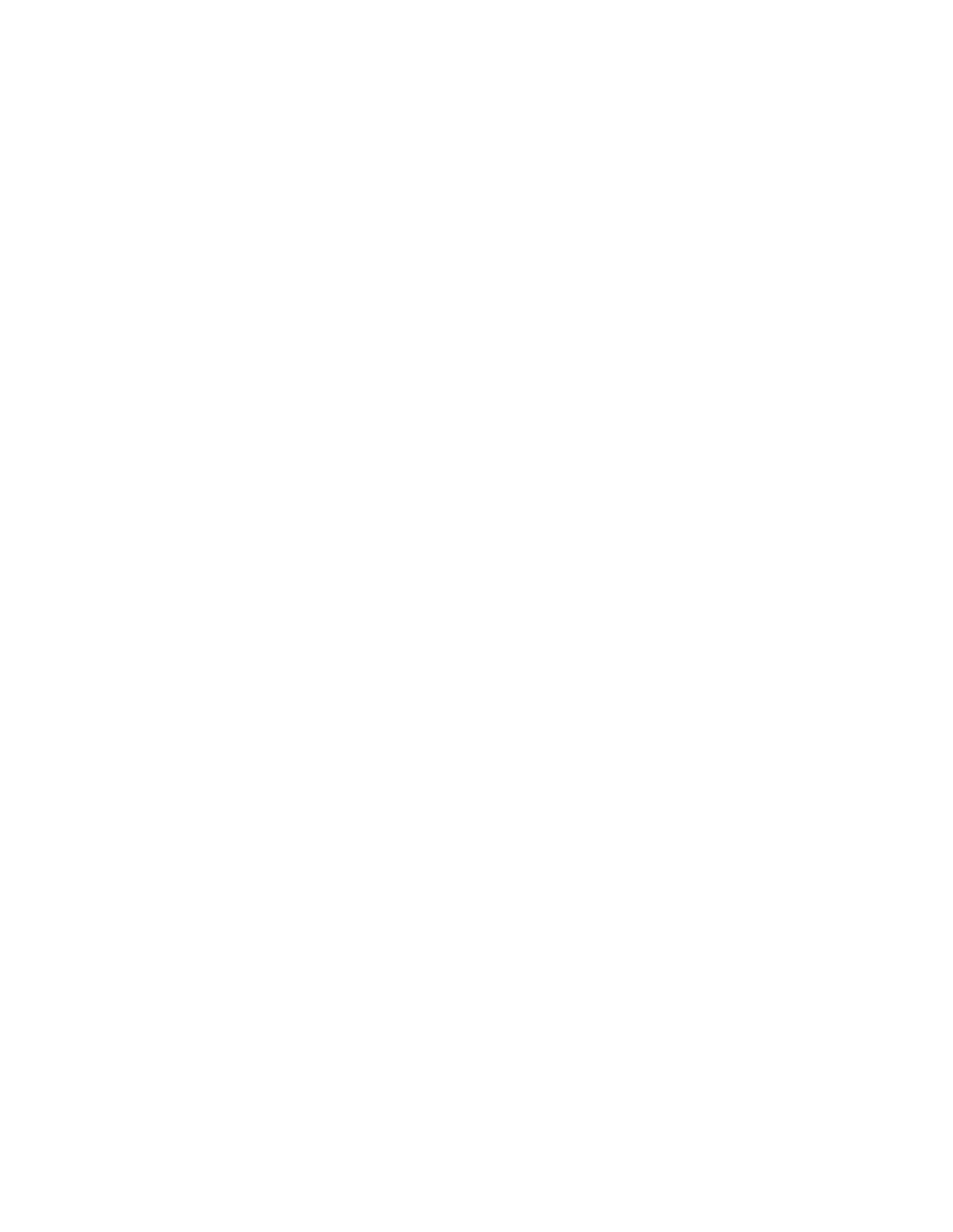### **AN EPIDEMIC CONTINUES: YOUTH VAPING IN AMERICA**

### **Wednesday, June 23, 2021**

HOUSE OF REPRESENTATIVES,<br>COMMITTEE ON OVERSIGHT AND REFORM,<br>SUBCOMMITTEE ON ECONOMIC AND CONSUMER POLICY,<br>*Washington, D.C.* 

The subcommittee met, pursuant to notice, at 10:01 a.m., 2154 Rayburn House Office Building, Hon. Raja Krishnamoorthi (chairman of the subcommittee) presiding.

Present: Representatives Krishnamoorthi, Porter, Bush, Speier, Johnson, DeSaulnier, Cloud, Keller, and Clyde.

Also present: Representatives Wasserman Schultz, Maloney, and Comer.

Mr. KRISHNAMOORTHI. Thank you so much for joining us this morning. We are starting on time.

So thank you, Mr. Cloud, the ranking member, for making that happen as well. I now recognize myself for an opening statement.

For the last year and a half, the deadly coronavirus pandemic has gripped all aspects of American life. As we see progress against the virus, we emerge with new insights about other threats to public health.

It's time to reevaluate the public health threats that are entirely within our ability to control. There was a youth vaping epidemic in this country before the coronavirus, before this subcommittee was even created, and before Acting Commissioner Woodcock took the helm at FDA.

And the youth vaping epidemic, unfortunately, continues today. More than 20 percent of high schoolers vape and five percent of middle schoolers vape. Those are the same levels that compelled the Surgeon General to first declare a youth vaping epidemic three years ago in 2018.

For as long as this subcommittee has existed, we have been investigating this epidemic. This is our fourth hearing on the matter, and I sincerely hope it is our last because the problems are solvable.

Our first in 2019 involved putting JUUL on trial, and exposing the disturbing scope of the company's behavior, its marketing to children, its attempted use of Native Americans as experimental guinea pigs, and its responsibility for fueling the youth vaping epidemic.

We presented evidence from our investigation to FDA and FDA agreed that JUUL was breaking the law. It sent JUUL a warning letter regarding its marketing practices and declared them illegal.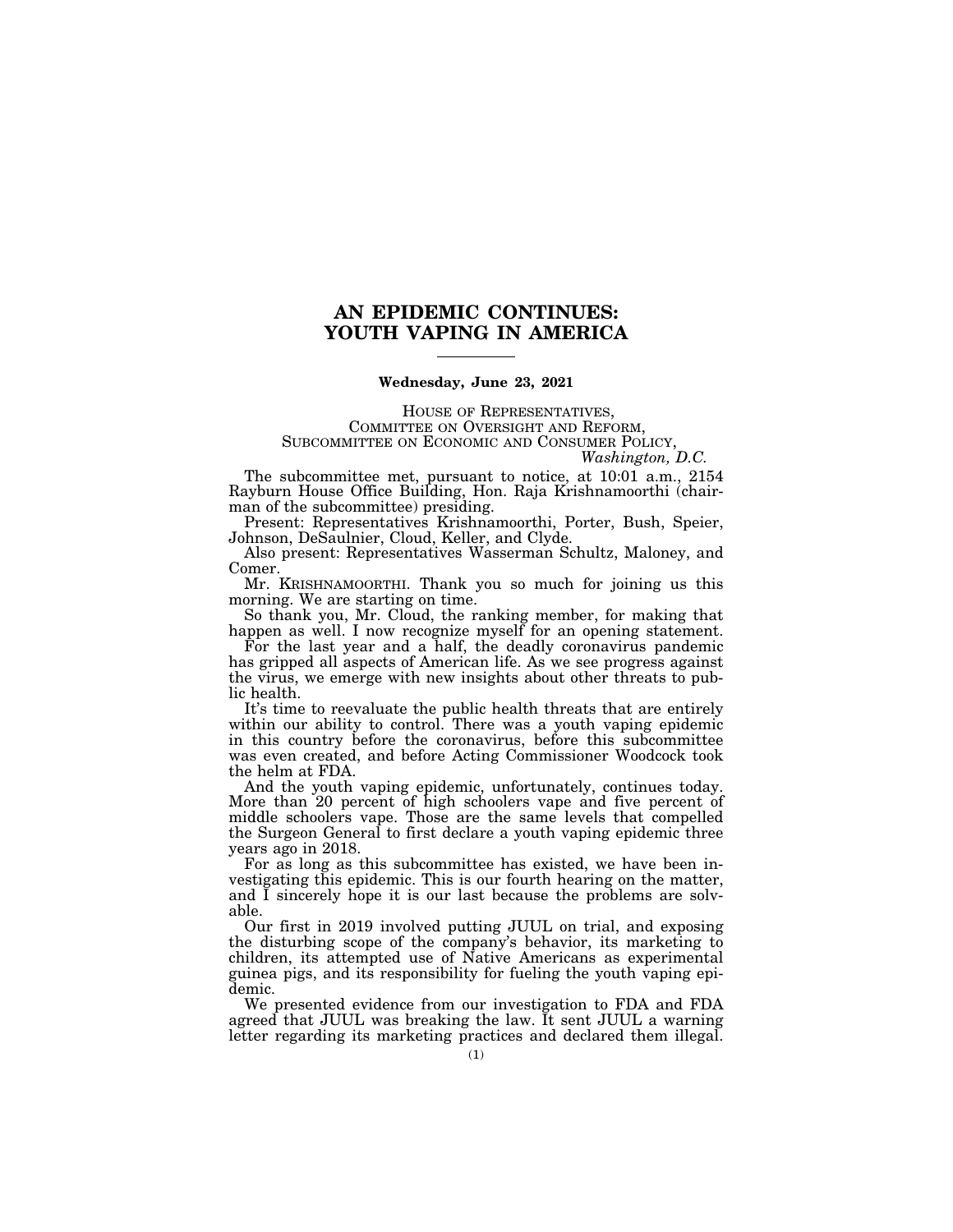Now JUUL's fate is, again, in your hands at the FDA. JUUL's products and all e-cigarettes need FDA's approval for their products to stay on the market through what is called the Pre-Market Tobacco Application process, also known as the PMTA process, and FDA's decisions are due by September.

JUUL's marketing to children was simply unacceptable. The attorney general of North Carolina is taking JUUL to trial over that as we speak.

But beyond marketing, JUUL hooked kids for three other reasons. First, kids were attracted to the flavors JUUL cigarettes came in. Second, kids got hooked because JUUL came in nicotine levels much higher than anything else on the market. And third, JUULs were easy to conceal from adults.

Companies copied JUUL's model. When you look at the list of products that are on—that are the subject of PMTA applications, there are many, many even now, in kid-friendly flavors.

There are many that matches—match JUUL's high-nicotine formulation, and many that match JUUL's concealability.

To the FDA, I would say this. No matter what your decision is on JUUL's PMTA, you know that the problem does not end there. To end the youth vaping epidemic, you'll have to deny the applications for all products with the same characteristics that made JUUL so popular with a generation of children.

Because we have watched in real time that whenever a popular flavor is removed from the market, other flavored high-nicotine products take their place.

So I say to Acting Commissioner Woodcock, I believe you want to do the right thing, that you want to keep nicotine out of the hands of children. When you decided to ban menthol cigarettes, you took a strong action to strengthen public health and racial equity.

When this subcommittee exposed the prevalence of toxic heavy metals in baby foods, you made that issue a priority and created the Closer to Zero initiative, and we are appreciative.

However, now FDA has the opportunity to step up and finish the fight against the youth vaping epidemic. Don't let any flavored products from any e-cigarette company stay on the market, not mango and not menthol.

If you leave a single flavor on the market, kids will use it, and that will not be because of the destruction that occurred before you took the helm. It will be because of an affirmative decision that you and the FDA make.

Don't make that decision. Don't let any flavored products on the market. Don't let any high-nicotine products on the market. Other countries cap nicotine at one-third of what is in a JUUL. Those countries do not have anywhere near the youth vaping epidemic problem that we have in this country.

Do these things, and in the next three months we can help stamp out an epidemic. We saw this movie before with Big Tobacco and the opioid epidemic. Let's not let it happen with vapes. Have the courage to say no to Big Tobacco. The health of the Nation depends on it.

Thank you. I now recognize Ranking Member Cloud for your opening statement.

Mr. CLOUD. Thank you, Mr. Chairman.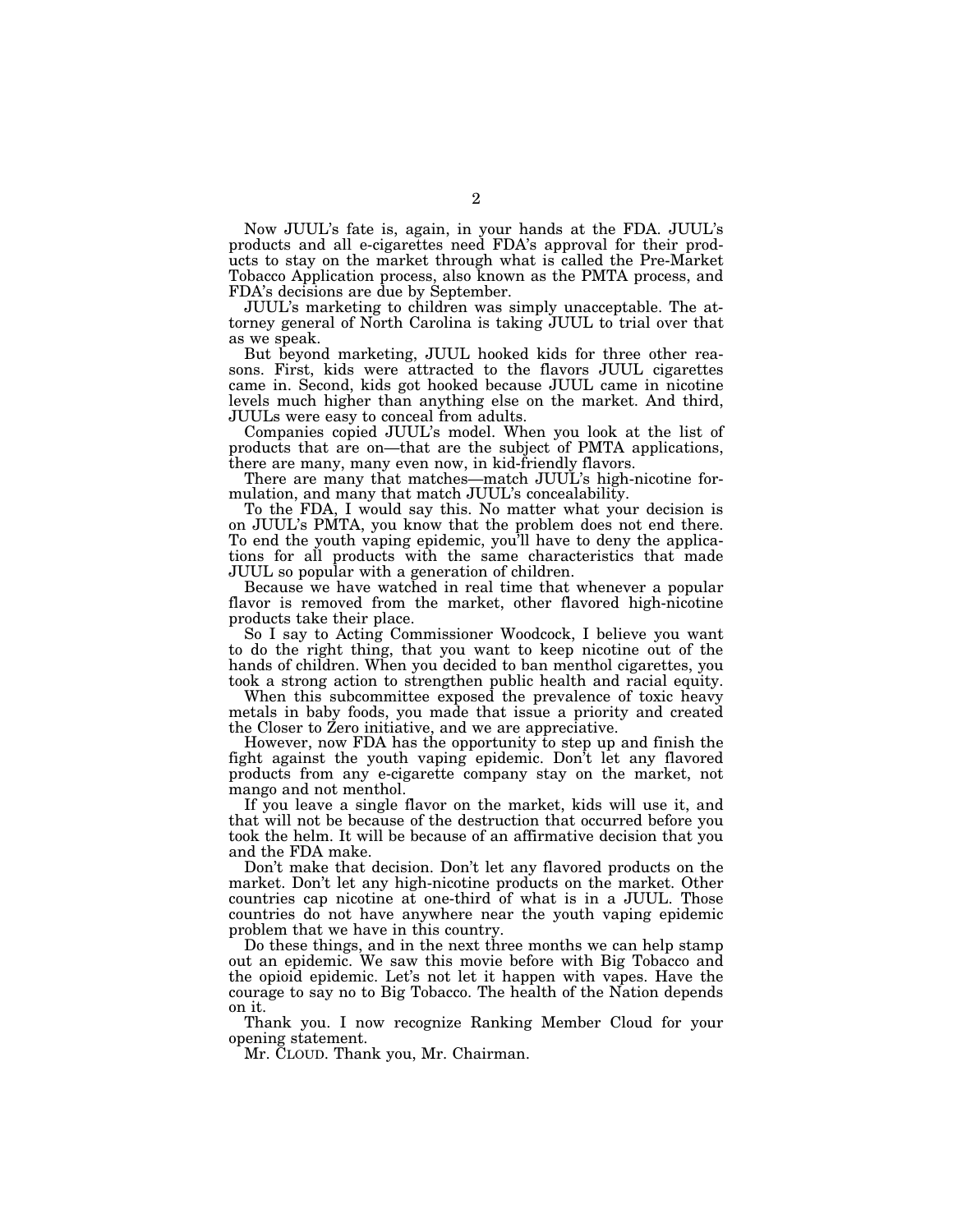We have known for decades that cigarette smoking is dangerous and linked to cancer and other illnesses. Smoking causes 480,000 preventable deaths in America each year. That's more than 1,300 deaths a day, and I cannot think of another product on the market where 50 percent of its users want to quit the product.

If you are under 21, you should definitely not use tobacco or begin using vaping products or, for that matter, any other drug or anything else nefarious you should put in your body. It's really important to understand that especially for young teens, if your bodies are still developing these products can have an even outsized greater negative impact on your body as you are—as you are growing and learning and those sort of things.

Unfortunately, as we have covered in past hearings, severely misguided marketing efforts contributed what has become a vaping epidemic among teens in communities across our Nation.

Social sourcing, coupled with nefarious counterfeit and black market products, found their ways in the hands of far too many teens and led to tragic and heartbreaking outcomes for far too many families.

We made some progress with the passage of T–21, but there is still more work to be done. There is some evidence—this is a new industry, and some evidence is coming forth that may lead—that vaping products could help with smoking cessation. If that is true, I hope the FDA will take a good look at the science based on it.

But we need to do everything we can to make sure that our youth do not have access to these products. I share, along with the chairman, our first role before being a Member of Congress is that of a father, and we do not want to see a world where kids have access to these sorts of products.

So, I want to thank you all for being here today. I want to thank you for attending this hearing. I want to thank you also, Dr. Woodcock, for appearing for us today.

I do hope that we will be able to have a good healthy discussion, that we will be able to hear from you, but also make sure we are not unduly influencing improperly a process that is supposed to be evidence based and, hopefully, it will be and that we will be able to do the right kind of—right kind of science of being able to divide how we can protect our kids yet if the science does point out that this is a smoking cessation device that we will be able to have the right adults have access to that product as well.

Thank you, Chairman, for this hearing. Thank you for your passion on this topic, and I yield back.

Mr. KRISHNAMOORTHI. I want to just applaud Mr. Cloud for being part of the bipartisan and bicameral congressional Caucus Against Youth Vaping, which myself, Senator Durbin, and others are chairing. So, thank you so much, Mr. Cloud.

Now, Chairwoman Maloney, thank you for being with us and thank you for your distinguished leadership of our committee. I want to just recognize you for a brief opening statement as well.

Chairwoman MALONEY. Thank you.

Our nation's youth are experiencing a public health crisis. According to data collected by FDA and CDC, more than 3 million high school students and a half a million middle school students use e-cigarettes, and according to the Office of the Surgeon Gen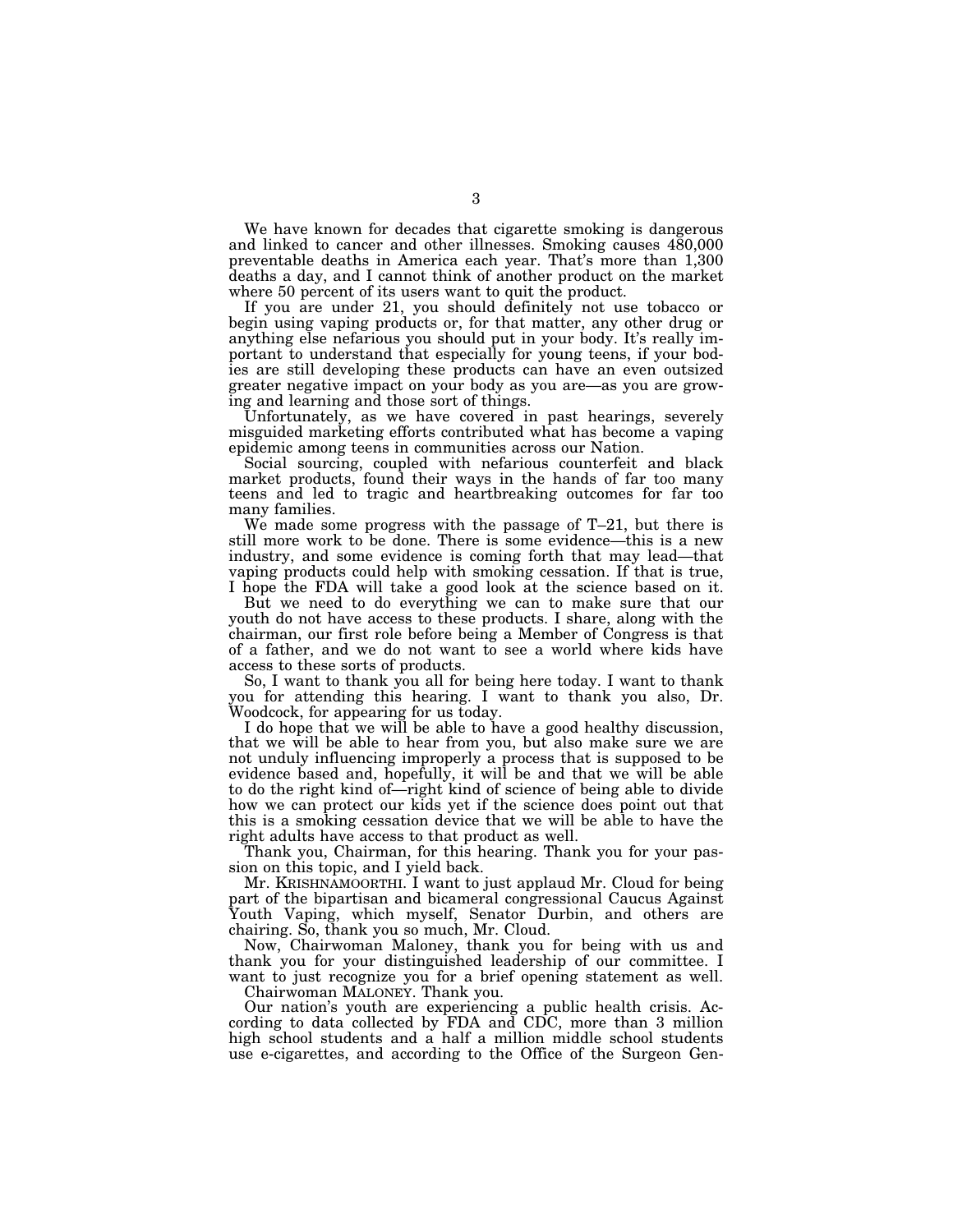eral, an estimated 5.6 million children in this country will die early from a smoking-related illness if cigarettes—could continue to be used at this rate.

That is one in every 13 young people alive today. These numbers are horrifying. They threaten years of progress in reducing youth tobacco use, and the e-cigarette industry is to blame.

Companies like JUUL and Puff Bar knowingly and deliberately pushed tobacco products onto our Nation's youth. They deployed deceptive, dishonest tactics to get our young people hooked on these products.

They even went so far as to promote their products directly, in our Nation's schools. E-cigarette manufacturers have acted with a complete disregard for the health of young people across this country.

Their actions are appalling, and the Federal Government can no longer allow this industry to foster youth addiction as a long-term marketing strategy for its deadly products.

Our nation's regulatory agencies must take immediate action to turn the tide on this crisis. FDA can build on the steps it's taken so far by prohibiting the sale of remaining flavored products, capping nicotine levels in e-cigarettes, and pulling illegal products, like those sold by Puff Bar, off the market.

I strongly urge the agency to take these common sense steps.

Let me conclude by commending the leadership of Chairman Krishnamoorthi and the Subcommittee on Economic and Consumer Policy. The subcommittee's investigation has brought to light the dangerous practices of e-cigarette manufacturers across the country, and it has underscored the urgent need for the Federal Government to act on America's youth vaping epidemic.

Thank you for your leadership, Chairman Krishnamoorthi. I look forward to hearing the testimony and from all of our esteemed witnesses today.

And I yield back. Thank you for allowing me to be with you.

Mr. KRISHNAMOORTHI. Thank you, Chairwoman Maloney. Thank you for your distinguished leadership. Thank you for your opening statement.

Now I would like to begin by introducing our first panelist, someone I know very well, the distinguished senator from my—from my own home state of Illinois.

For decades, Senator Dick Durbin has fought to protect all Americans, including our society's most vulnerable, from the dangers of tobacco and e-cigarettes. His work dates back to leading the congressional effort to have smoking banned on airplanes, a measure that went into full effect in 1990, more than 30 years ago. Today, I am grateful to consider Senator Durbin a champion and a partner in our shared effort to curb youth vaping.

He is the Senate lead of the congressional caucus to end the youth vaping epidemic. He is the Senate lead of our legislation, the Tobacco Tax Equity Act, which will raise taxes on all tobacco products for the first time in over a decade to protect public health.

He is the Senate lead of the Prevent Act, legislation to create youth vaping prevention programs in schools, and this is just a small snippet of the work that Senator Durbin has engaged in, in this space, for decades.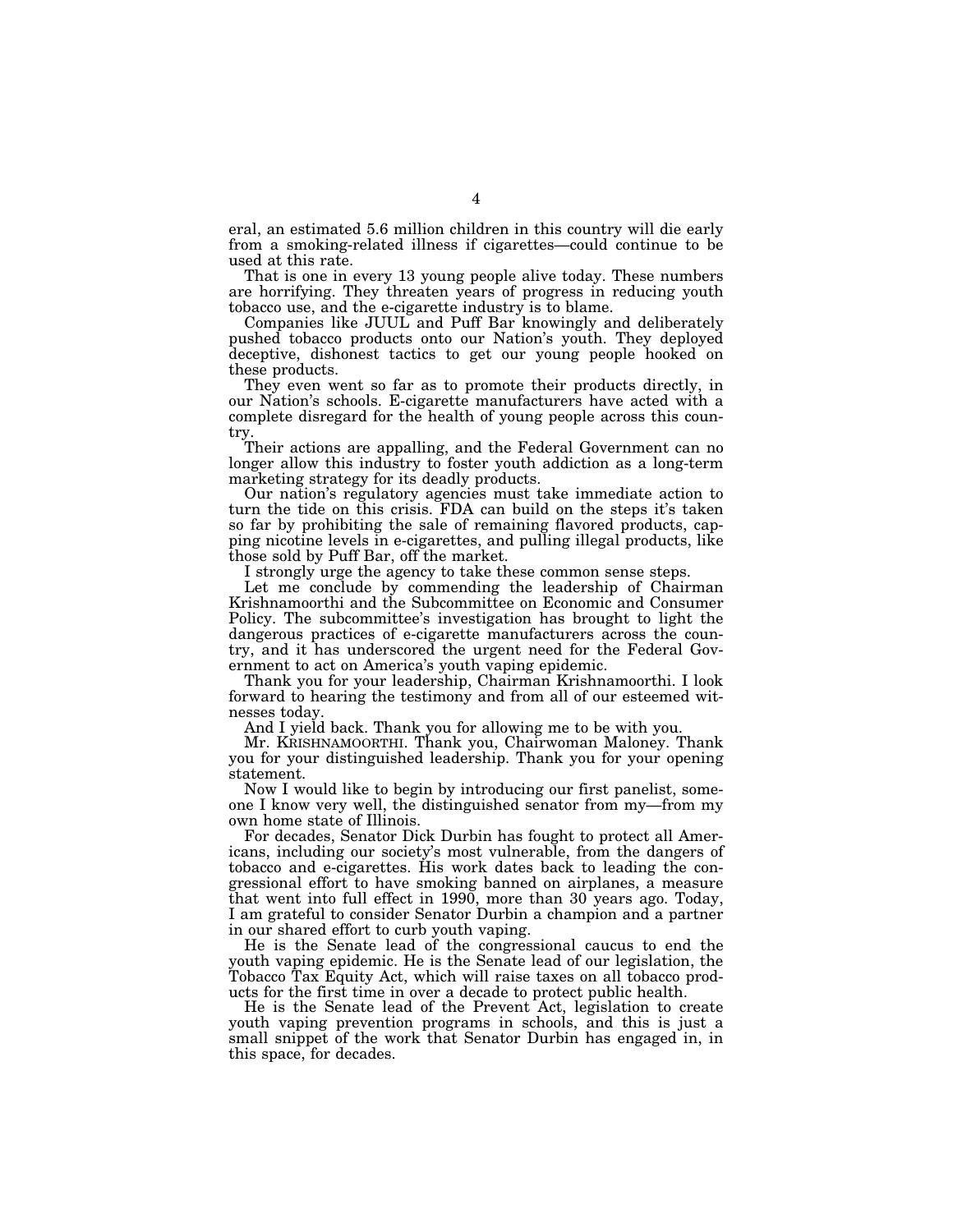Senator Durbin, in his spare time, is the Majority Whip, the chairman of the Senate Judiciary Committee, and a long-standing dean of the congressional delegation from Illinois. We are so fortunate to have him here today and thank him for his participation. Senator Durbin?

### **STATEMENT OF THE HONORABLE RICHARD J. DURBIN, UNITED STATES SENATOR**

Senator DURBIN. Thanks, Chairman Krishnamoorthi and Ranking Member Cloud, for allowing me to testify today on the youth vaping epidemic and the role of the Food and Drug Administration.

The campaign to reduce tobacco use and prevent our kids from lifetime addiction is personal to me. My father died from lung cancer. He was 53 years old. He smoked two packs of Camels a day.

As a young high school student, I will never forget how he struggled to breathe during my visits to the hospital in his last days. Cigarettes are responsible for 480,000 deaths every year in the United States. My family is, certainly, not the only one who can tell this story.

So, ever since I came to Congress, starting in the House, I have dedicated my career in public service to this fight, holding the tobacco industry accountable for its lies and deception, empowering families, schools, and health care providers to prevent kids from this addiction, and working to build and strengthen a regulatory framework that really does focus on public health.

When last I testified before this subcommittee in July 2019—it seems so long ago—most of our focus was on the skyrocketing rates of youth e-cigarettes, fueled by the kid-friendly flavors, aggressive promotion, and high nicotine concentration of the product.

Since that time, my office, this subcommittee, and the public health community have shone a bright light on the abusive tactics by JUUL that contributed to this foothold with our children.

We now have uncovered the disgusting tactics used by this company to addict our children on these e-cigarette products. I am pleased our public health and antitrust regulators have started to step in.

But what I want to focus today is the record of the FDA over the last several years, and the opportunity that sits before the agency today to correct its missteps in the past and put public health and kids at the forefront of its mission.

Flavored e-cigarette products have exploded in popularity among our kids, nearly 4 million now vaping, a 361 percent increase in just eight years, when only 800,000 kids were vaping.

One in five high school students use e-cigarettes. These alarming trends are erasing the historic progress we have made reducing youth tobacco use.

Who is the cop on the beat to whom we entrust our children? It's the Food and Drug Administration, and this agency has been timid and reluctant for way too long.

For years the FDA delay—delayed implementation of its requirement that companies submit PMTA applications for review.

At the same time, the FDA allowed cigarettes to proliferate essentially unregulated—e-cigarettes to proliferate essentially unregulated—failing to enforce its own Deeming Rule, which required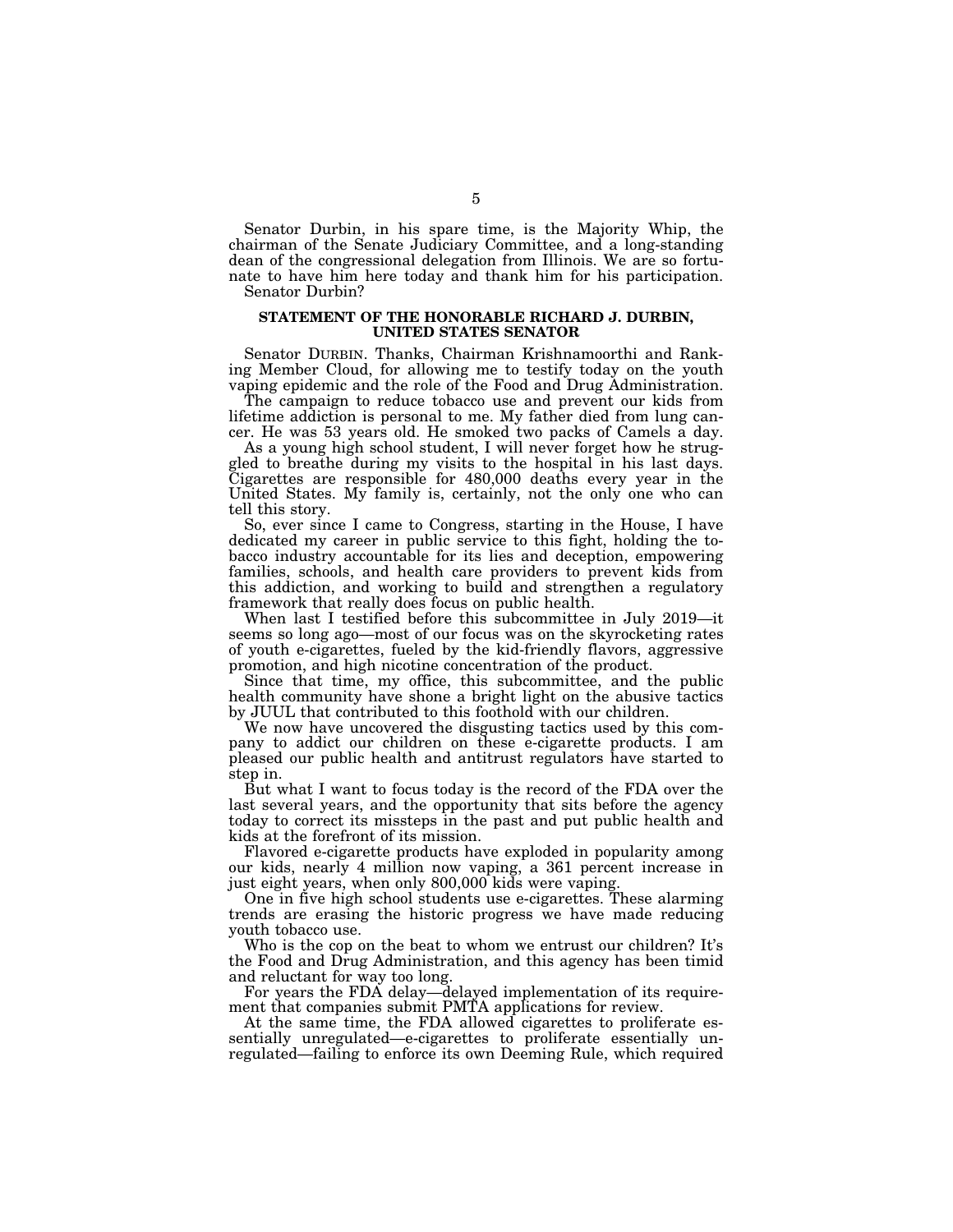that all new products entering the market after August 8, 2016, undergo a public health review.

Since my last testimony, we had a glimmer of hope on that day in September 2019 when President Trump promised to ban all ecigarette flavors.

As part of that, the FDA in January 2020 had a golden opportunity to finally clear the market of these addictive kid-friendly products, the vast majority of which were on the market illegally.

But instead, the Food and Drug Administration took a half measure, only partially clearing the market and leaving major loopholes for this powerful industry.

The result? Kids migrated to these loopholes, to the products that remained unregulated on the market, menthol-flavored e-cigarettes and disposable vaping products. The use of disposable e-cigarettes, one of the loopholes which the FDA lost, which were exempted from the FDA's January 2020 action, increased 1,000 percent last year.

Make no mistake, kids get it. If we don't take this seriously across the board, they will find those loopholes and continue their addiction.

And because the FDA allowed menthol-flavored cartridges from JUUL and others to stay on the market, listen to this, the use of these menthol-flavored JUUL products, cartridges, increased from 11 percent to 62 percent of the market. Another failure by the FDA.

Now we approach one of the biggest milestones in FDA tobacco regulation history, and I worry the agency is going to fail again.

After years of delay by administrations of both parties, the FDA, under court order, under court order, finally required e-cigarette and tobacco manufacturers to submit applications for their vaping products on September 9, 2020.

This is the long awaited opportunity for the FDA to apply a public health standard that Congress passed as long ago as 2009 in the Tobacco Control Act to evaluate whether a product can stay on the market and whether it is, quote, "appropriate for the protection of public health.''

That is a high bar. It requires the FDA to balance the risk of youth initiation with potential benefit of adult cessation. And the burden is on the manufacturer. The burden is on the manufacturer to show their products will not lead to youth use, show their products do not harm the user, and to show they actually help adults quit smoking.

Remember that claim made over and over again? Prove it. It can't. They know they can't.

I am deeply troubled with what I have heard from the response of the FDA to my letters. I fear they are going to once again overvalue the unproven potential benefit of cessation for adult smokers, while undervaluing the clear evidence of what is happening to our kids.

Only four percent of adults use e-cigarettes. Twenty percent of high school students. Kids who never would have picked up a tobacco product are vaping.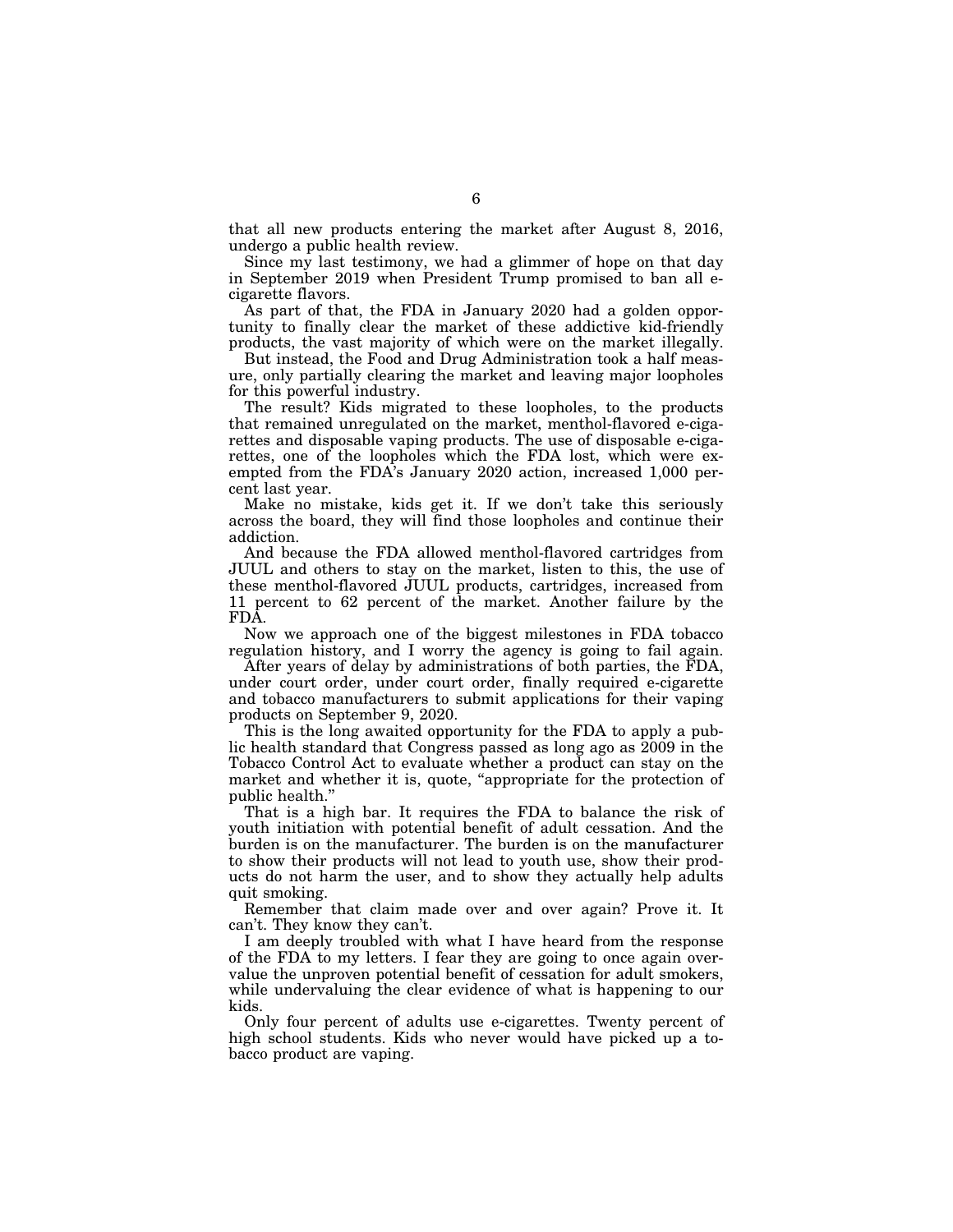It is simple. Any product with a history of increasing youth use must be rejected by the Food and Drug Administration, especially flavored products that we know hooks the kids.

This is the Super Bowl for the FDA's tobacco effort. I am afraid they are not ready for prime time. I hope they prove me wrong.

The FDA recently announced plans to ban menthol cigarettes, an important public health action, and I want to commend the acting commissioner who sits behind me on when she called me with the news.

But just like that step, the time is now for FDA to take meaningful action on how it applies public health standards to e-cigarettes. We know FDA's after-the-fact enforcement, warning letters, and perpetual game of whack-a-mole just doesn't work.

To put it bluntly, FDA slow walking and refusal to forcefully act has enabled these e-cigarette companies to addict a new generation of our kids.

It is time for the FDA to be a partner in public health, not a partner to Big Vape, and take these products off the market. As the subcommittee continues to examine the youth e-cigarette epidemic and the role of FDA, I hope we prioritize our kids.

Let me close with a personal note. It has been a few years, but I once served in this House of Representatives, in this building, in the House Appropriations Committee, and one day I decided to offer an amendment on a Transportation Subcommittee bill that I served on to ban smoking on flights of two hours or less.

Why did I pick two hours? Because one of the leaders on the Democratic side in the House Appropriations Committee, Martin Sabo of Minneapolis, was a chain smoker. And I asked him once, Martin, how long could you go without a cigarette? He said two hours, and that is what I put in the first bill. Flights of two hours or less, ban smoking.

What happened afterwards was incredible. Even with the opposition of the House Republican and Democratic leadership, I managed to get this to the floor, thanks to a man by the name of Claude Pepper, who was chairman of the Rules Committee, and basically ignored the Speaker's direction to give me a chance on the floor.

How about that? I had Bill Young of Florida, a Republican, as my co-sponsor. We went to the floor and we won. It shocked everybody that we won.

Why did we win? Because it turned out the House of Representatives was the biggest frequent flyer club in America, and they were sick of smoking on airplanes.

Well, eventually, we banded it on all flights going beyond two hours. I didn't know it at the time. I really didn't know at the time. That was the tipping point.

At that point, people said to themselves, if it is unsafe, if secondhand smoke is dangerous on an airplane, why is it safe on a train, on a bus, in an office, in a restaurant, in a bar, and the dominoes started to fall.

We are at a much different place in America today, because as a junior member of the House of Representatives I tried something that was considered politically impossible and it worked.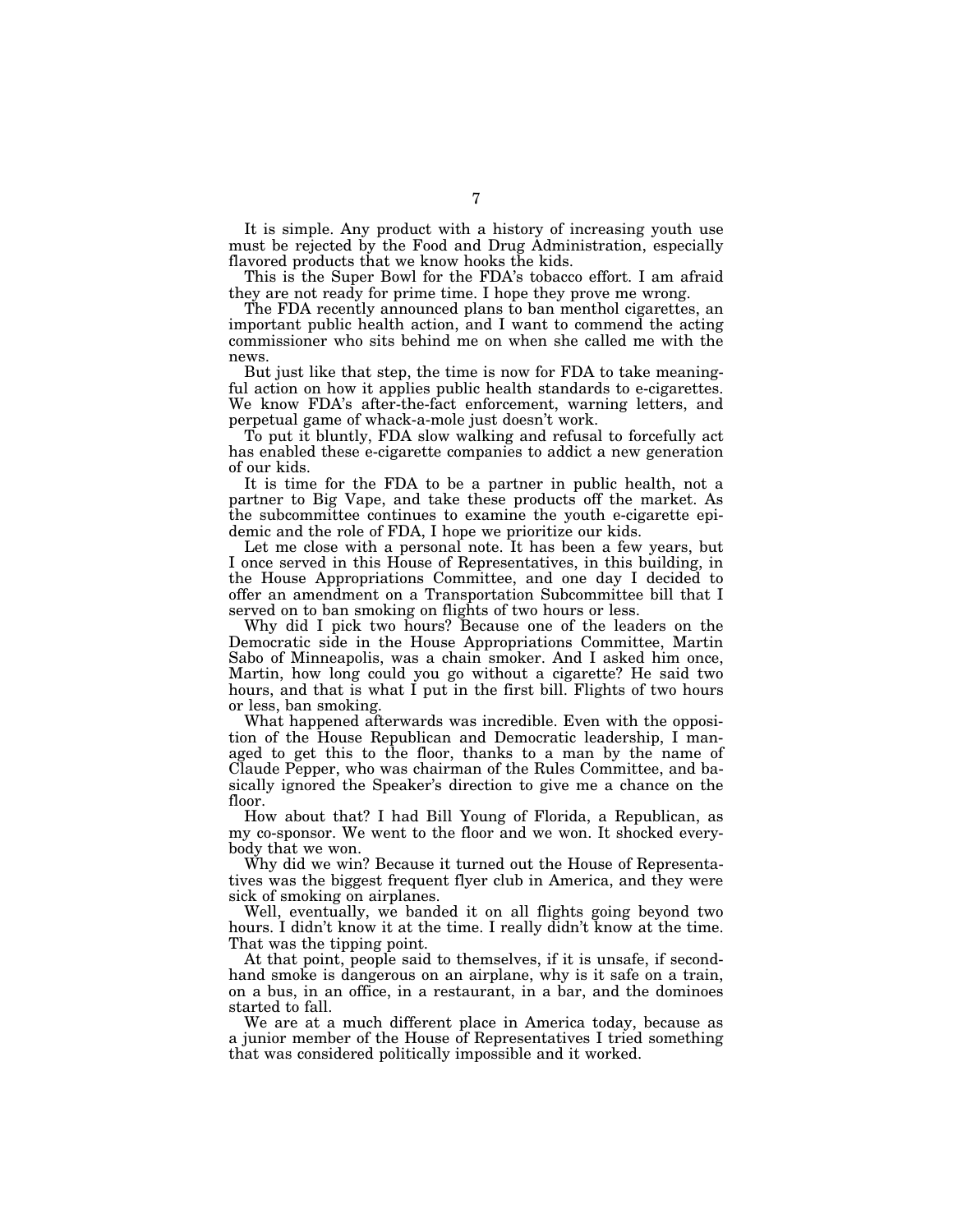You can do the same thing. You have that power at your hands. I hope you will use it.

I know this hearing is an indication of your interest in the subject. Not only give the FDA the tools, but make them use it if they won't. Bring them around to the side of protecting public health. You'll be glad you did.

Thanks for letting me testify today.

Mr. KRISHNAMOORTHI. Thank you, Senator Durbin, for your excellent remarks, and we very much appreciate your second visit on this topic, hopefully your last.

Hopefully, this will be our last hearing, because now we are going to adjourn this panel and invite Commissioner Woodcock to come to the table and tell us how we are going to get the FDA to do the right thing here.

So, thank you. Thank you, Senator.

Clerk, could you please play the video that has been prepared for the public here?

[Video is shown.]

Mr. KRISHNAMOORTHI. Thank you for playing that moving video. Good morning. We are now introducing panel two. We are joined today by the Honorable Dr. Janet Woodcock.

Dr. Woodcock is the Acting Commissioner of the Food and Drug Administration.

Commissioner, thank you for being with us today. I will begin by swearing in the witness. If you would please rise and raise your right hand.

Do you swear or affirm that the testimony you are about to give is the truth, the whole truth, and nothing but the truth, so help you God?

[Witness is sworn.]

Mr. KRISHNAMOORTHI. Thank you. Let the record show that the witness answered in the affirmative. Thank you, and please be seated. The microphones are sensitive, so please speak directly into them. Without objection, your written statement will be made part of the record.

With that, Commissioner Woodcock, you are now recognized to provide your testimony.

### **STATEMENT OF DR. JANET WOODCOCK, ACTING COMMISSIONER, FOOD AND DRUG ADMINISTRATION**

Dr. WOODCOCK. Thank you, and good morning, Chairman Krishnamoorthi and Ranking Member Cloud. Thank you for the opportunity to be here today.

This is a very important issue to me. I am here today representing hundreds of staff at the FDA who are working every day to prevent kids from using any tobacco products, including e-cigarettes.

While I have only been in my current position for about six months, I have been with the agency in various capacities for over 30 years. While director of the FDA Center for Drugs, I played a central role in the agency's initial attempts in the early 2000's to regulate e-cigarettes under our drug and device authorities.

Particularly, I was worried that flavors would entice children to use these products and that would cause harm. The issue, ulti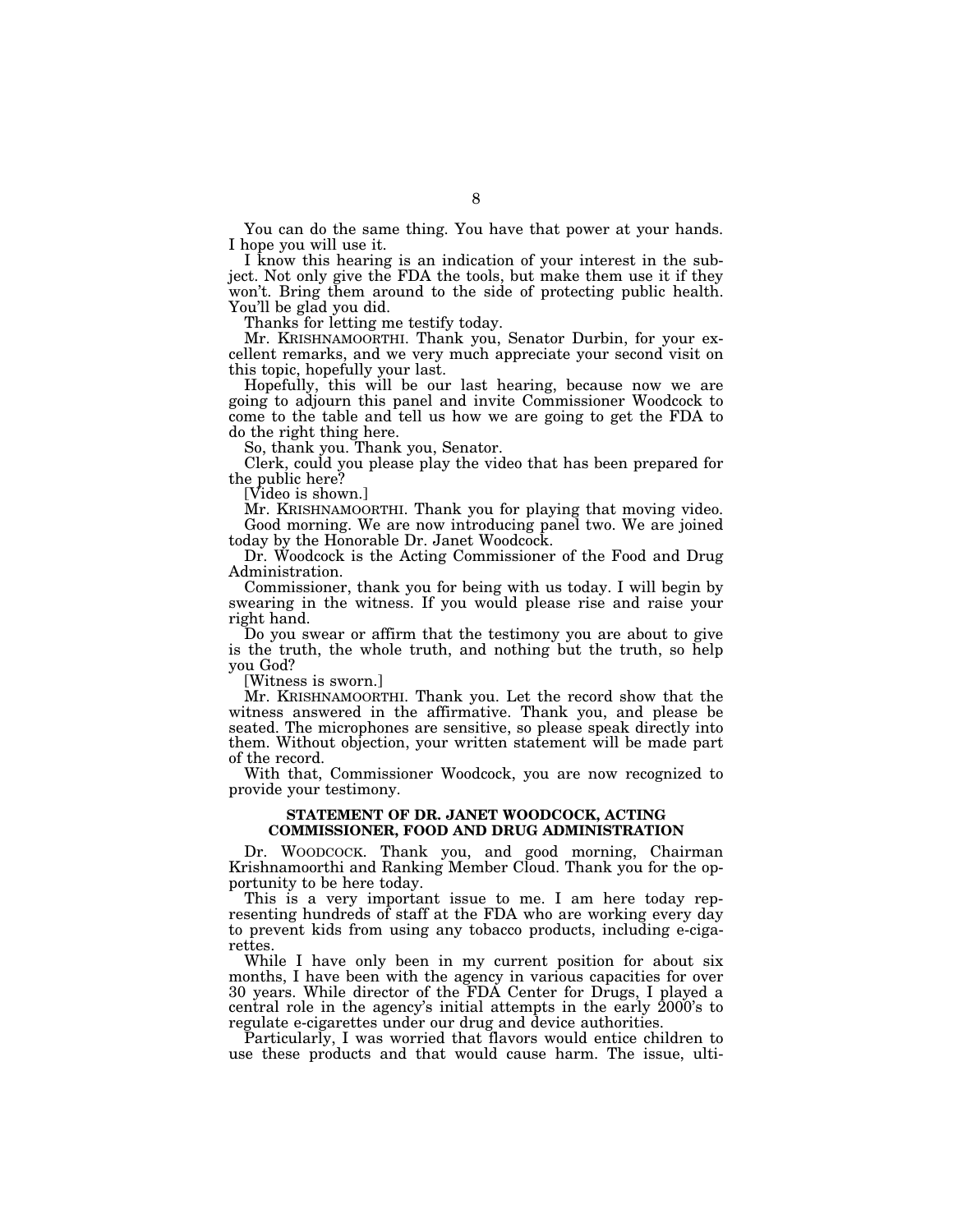mately, was adjudicated in the 2010 Sottera court case, where the D.C. District Court ruled that products made or derived from tobacco could only be regulated under our tobacco authorities.

And now, as acting commissioner, I am happy to continue to work closely with my colleagues from the Center for Tobacco Products. It is a new day and we now have a tremendous opportunity and, indeed, a responsibility to keep and elevate kids at the forefront of our efforts to prevent death and disease from tobacco products.

With the September 9, 2020, premarket application deadline behind us, we are taking steps to transform the tobacco marketplace toward one where deemed new tobacco products on the market, like e-cigarettes, will have undergone careful, science-based review and oversight by FDA.

This is truly significant. We have received and initially processed submissions that cover more than 6.5 million products.

Congress granted us a vital public health tool with our premarket review authorities, and I can assure you we intend to use that authority to protect kids, and optimize public health as directed in the statute.

We are working furiously on application review in order to move on from sort of a Wild West, unregulated marketplace. We will complete thorough evaluations to ensure that any products that are granted marketing orders meet the statutory standard of appropriate protection of the public health, as Senator Durbin said, a high bar.

If data for a product do not clearly support that standard, which includes an evaluation of the impact on youth initiation and use, we will not issue a marketing order for that product.

At the end of the day, we are going to do everything we can to end the epidemic of youth use and prevent another generation of kids from becoming addicted to tobacco products.

Importantly, we are going beyond pre-market review. While the 2020 National Youth Tobacco Survey showed an encouraging and significant decline in youth e-cigarette use last year, there are still 3.6 million middle and high schoolers who currently use these products.

The epidemic of youth vaping threatens to undermine decades of progress in reducing the impact of tobacco on public health.

So, we are also focusing our enforcement efforts against any product where the manufacturer fails to take adequate measures to prevent youth access and any product that is targeted to youth, and we have been doing that.

For example, we have issued warning letters to companies for illegally marketing unauthorized and kid-appealing tobacco products, such as a backpack and sweatshirt with hidden pockets to conceal e-cigarettes or those that resemble smart watches or children's toys.

In addition, as of May 31, we have issued over 120 warning letters to firms selling or distributing unauthorized electronic nicotine delivery systems. That includes e-cigarettes that did not submit premarket applications by the September 9 deadline. Collectively, these companies have listed a combined total of over 1.2 million products listed with the FDA.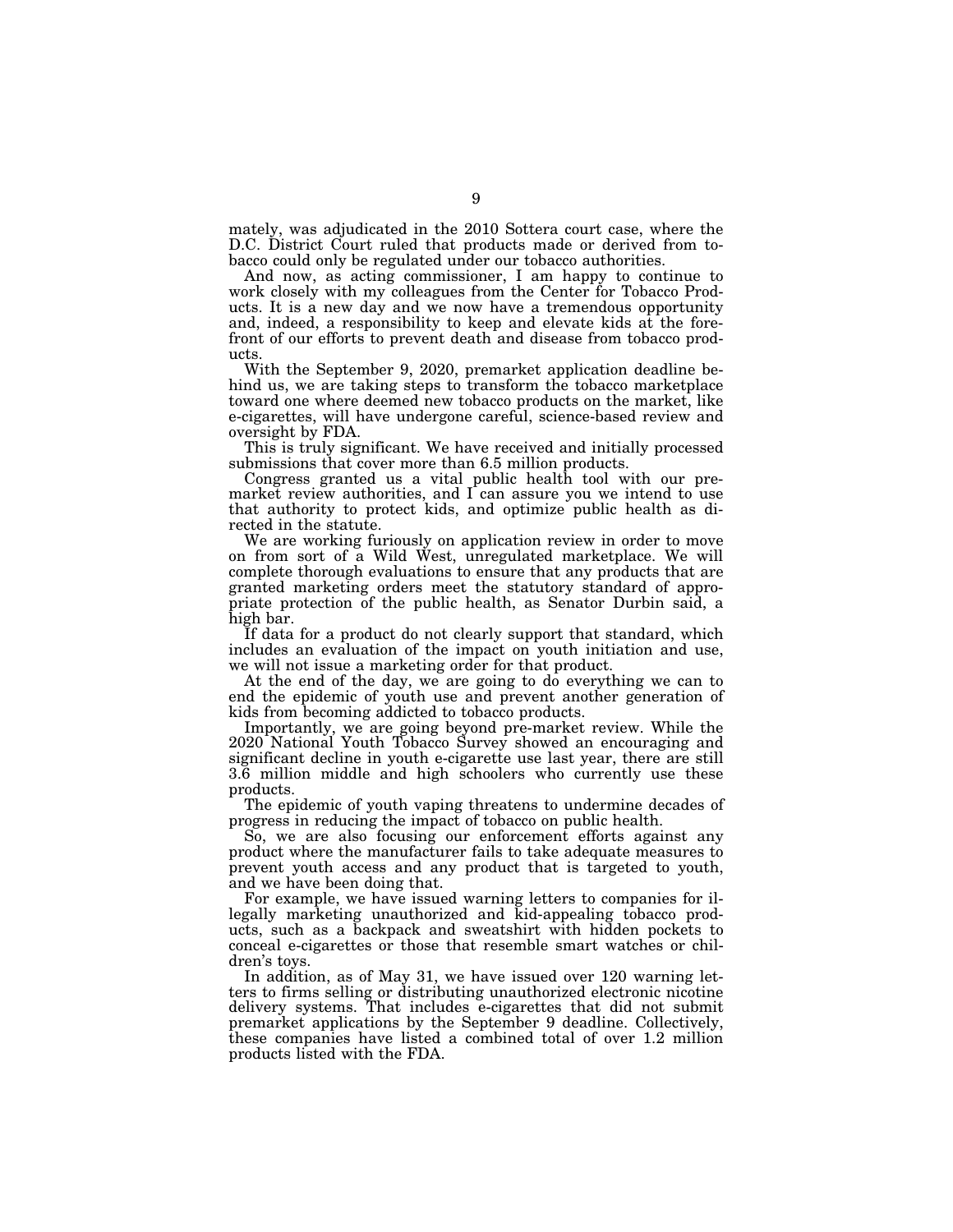We are also expanding our critical public education efforts through the Real Cost youth e-cigarette prevention campaign. We are targeting over 10 million teens who have used or may use ecigarettes.

The most recent impact assessments of the Real Cost are promising, indicating the various elements of the campaign have received over 5 billion views and that 75 percent of youth are aware and receptive to our ads.

Over time, increased exposure to the campaign is expected to increase population level shifts and youth beliefs about e-cigarettes.

As a science-based agency, we now support more than 145 e-cigarette research projects. This research helps us better understand and regulate these products and includes investigation of use behaviors, addiction, and health effects.

We also continue our yearly surveys and studies we undertake with Federal partners at CDC and NIH.

In closing, I give you my commitment and speak on behalf of my colleagues at the agency that we will do all we can to prevent kids from using tobacco products and to address the current youth vaping epidemic.

We will do the hard work, we'll support innovative and informative research, and make science-based data-driven decisions as we follow through on this very important aspect of our public health mission.

Thank you for the opportunity to testify. I appreciate the subcommittee's efforts on support of the agency and your efforts to protect kids, especially from the dangers of tobacco, and I am happy to answer questions.

Thank you.

Mr. KRISHNAMOORTHI. Thank you, Commissioner Woodcock. I now recognize myself for questions. If you could please put the first chart up.

Commissioner, I would like to start by directing you to the NIH Monitoring the Future survey data published in 2019 and 2020.

[Chart.]

This is a chart showing that among a subset of almost 9,000 high schoolers, this NIH study found that the percentage who said they have vaped in the past 30 days equaled 22.5 percent in 2019 and 22 percent in 2020.

Now, back in May 2019, you described youth e-cigarette use as a, quote, "alarming problem." Do you consider—I assume you continue to believe that sentiment, correct?

Can you repeat that? I think your mic is-

Dr. WOODCOCK. Yes, I do.

Mr. KRISHNAMOORTHI. At the same meeting in 2019, you said, quote, "E-cigarette use among youth also increases the risk that they will use combustible cigarettes,'' closed quote. You still believe that, correct?

Dr. WOODCOCK. I believe that is the case.

Mr. KRISHNAMOORTHI. According to FDA's website, quote, ''Nicotine exposure during adolescence can disrupt normal brain development and may have long-lasting effects such as increased impulsivity and mood disorders.''

You don't disagree, correct?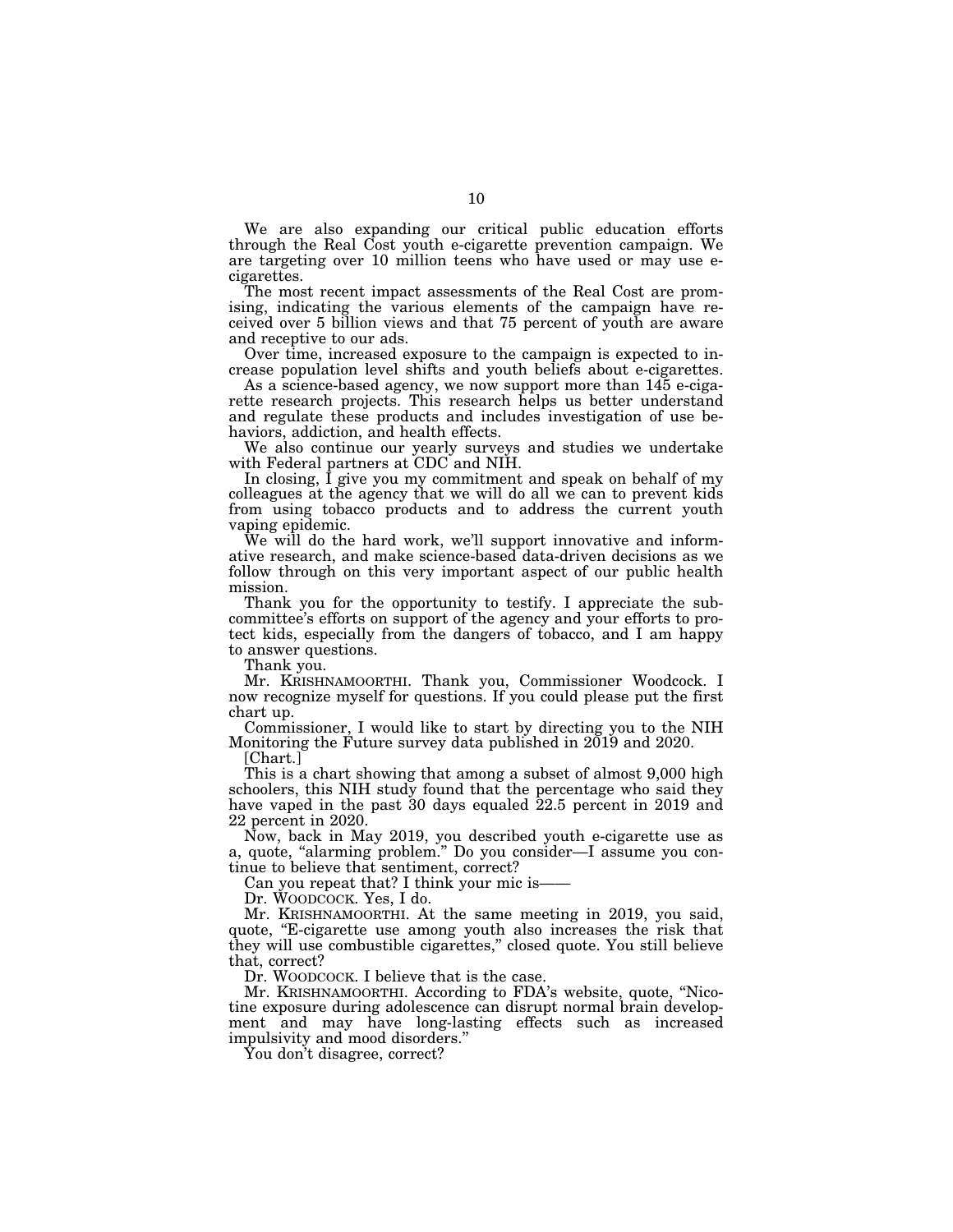Dr. WOODCOCK. I don't disagree with that assessment. It is very concerning.

Mr. KRISHNAMOORTHI. Now, as you mentioned in your opening statement, you have received millions of applications under the PMTA standards, and one of the things that the FDA must assess is, quote, ''the increased likelihood that those who do not use tobacco products will start using such products.''

When youth who use e-cigarettes that might be subject to the PMTA process have an increased likelihood of using other tobacco products such as combustible cigarettes, that is a problem under the PMTA standard, right?

Dr. WOODCOCK. Yes.

Mr. KRISHNAMOORTHI. The PMTA standard also states that you must consider the, quote/unquote, ''risks'' to, quote, ''people who would use/propose new tobacco products under the PMTA.''

We just talked about the health risks to youth. I presume that, again, those health risks, those significant long-term health risks to youth, are, again, a problem under the PMTA standard, right?

Dr. WOODCOCK. Absolutely. That is the harm bar. That is the bar that has to be overcome by benefits in order to have a net benefit in the public health.

Mr. KRISHNAMOORTHI. Very good.

In your June 22 letter, so last night the good folks at FDA sent me a letter late, saying, quote, ''The assessment of a new product's likely impact on addiction, especially among youth, is critical to determining whether allowing a new tobacco product would be, quote, 'appropriate for the protection of the public health.'″

And then the letter goes on to state, one of the issues bearing on your assessment of addiction was, quote, ''the levels of nicotine in the finished product,'' close quote.

I would like to now present you with some documents that JUUL produced to our committee during this investigation.

I seek unanimous consent to enter Exhibits A, B, and C. Without objection, so entered.

Mr. KRISHNAMOORTHI. Clerk, can you please display the next slide?

[Slide.]

Dr. WOODCOCK. Thank you.

Mr. KRISHNAMOORTHI. This is a March 2016 JUUL document that was produced as part of their document production to us on this committee. It says, quote—this is an internal document from an employee at JUUL.

It says, quote, "Based on feedback from retailers, customer service, and social media, many consumers feel that five percent nicotine strength is too strong. Our current nicotine level in pods is much higher than other e-cigarettes.''

And by the way, as you know, this five percent strength is the strength of current JUUL products. That was in 2016, five years ago.

Now let us go to 2018 when 20 percent of high school students and five percent of middle school students were vaping. Can you please present the next slide, Rich?

[Slide.]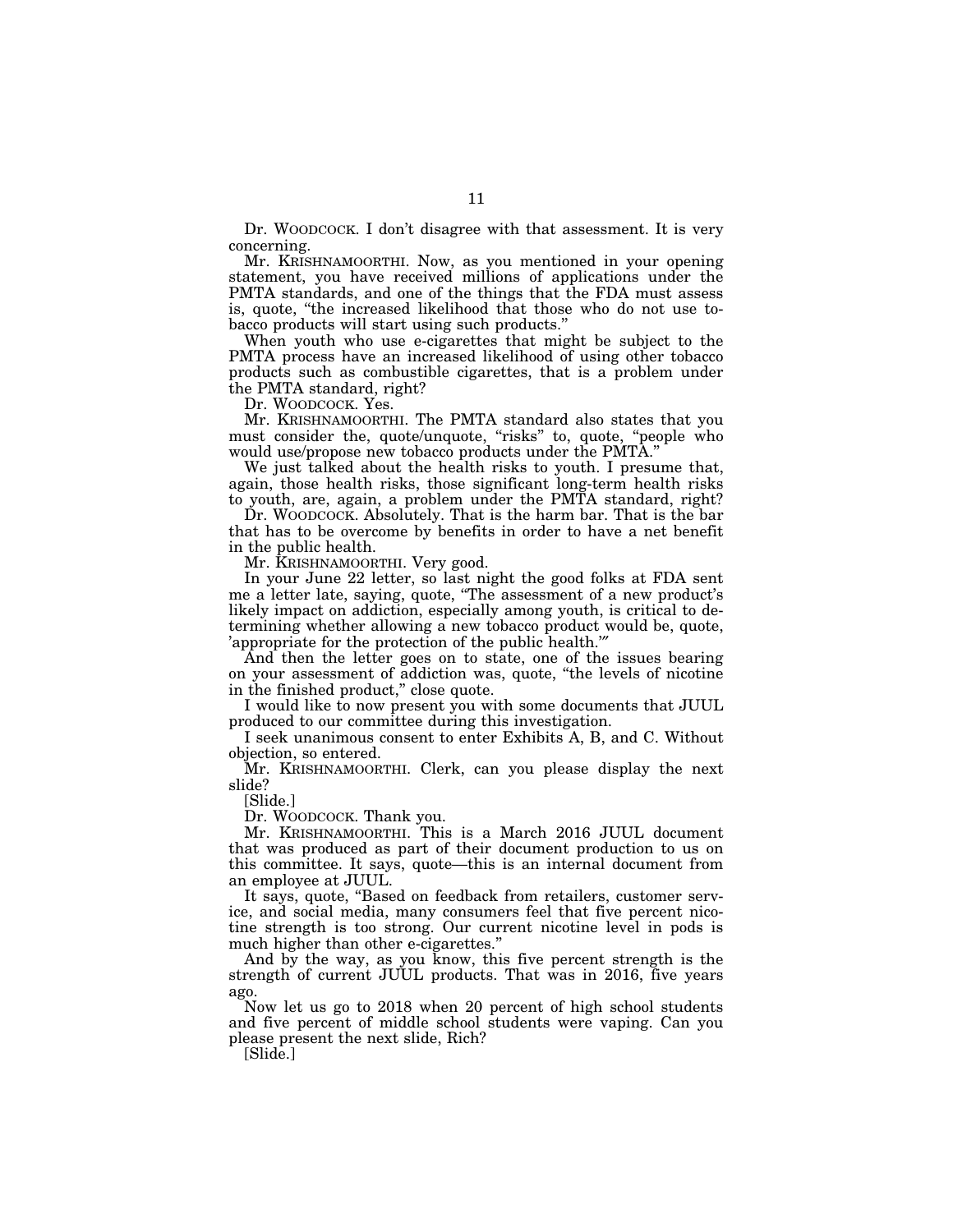Mr. KRISHNAMOORTHI. JUUL convened something called a Youth Advisory Council to ask why so many children are using its product. This is what Kim said. Kim said, ''Very high concentration of nicotine.'' Then she had some other interesting comments there.

I didn't put this up on a slide but Brett said, quote, ''Social acceptance to start addiction to nicotine'' keeps them. Noah said, quote, ''Social to start, nicotine to stay.''

Besides this anecdotal evidence, Commissioner Woodcock, there is objective data that even as late as 2020 the National Youth Tobacco Survey that came out from the FDA shows an increase in nicotine addiction.

According to FDA, almost 40 percent of high school users are using an e-cigarette on 20 or more days out of the month. That is every two of every three days. These numbers are up from 2019 when that number was, roughly, 34 percent.

So, in your assessment of a new product's likely impact on addiction, going back to the standard that you set forth in your letter to me with regard to PMTA, you would be very concerned about youth perceptions, as well as the reality of a product's addictive qualities, correct?

Dr. WOODCOCK. Absolutely. That has to be in the forefront of our assessment of harm—potential harm.

Mr. KRISHNAMOORTHI. You would also be concerned about a company's knowing decision to keep its nicotine levels high, even in the face of internal employee as well as retailer feedback that it is too high?

Dr. WOODCOCK. Obviously, for substances that can cause addiction, exposure is very important, and higher exposure is a problem.

Mr. KRISHNAMOORTHI. And also you would be concerned about youth data showing that it is hooking or addicting kids, right?

Dr. WOODCOCK. Absolutely.

Mr. KRISHNAMOORTHI. When a company has such internal data and continues to keep its nicotine levels high, does that fact present evidence that the company intended to hook kids?

Dr. WOODCOCK. I guess that is—I am not a lawyer. So, that is beyond my area of expertise. I would say that the facts of the case show that this—these products had real dangers to kids.

Mr. KRISHNAMOORTHI. And the companies knew about the dangers?

Dr. WOODCOCK. According to what you show here, absolutely.

Mr. KRISHNAMOORTHI. In February 2020, FDA implemented a new—we call it flavor ban. There is a very much—there is a much longer title. You are familiar with that flavor ban, correct?

Dr. WOODCOCK. Yes.

Mr. KRISHNAMOORTHI. According to the policy, however, it made two exemptions. First, it made an exemption for tobacco and menthol flavors for JUUL and other cartridge-based devices, and then, second, it made an exemption for all disposable e-cigarettes to be in any flavor whatsoever.

Let us talk about menthol for a second, Commissioner. Can you present the next slide?

[Slide.]

Mr. KRISHNAMOORTHI. Forty-four percent of youth in 2019 used mint JUULs, and when mint was banned in February 2020 under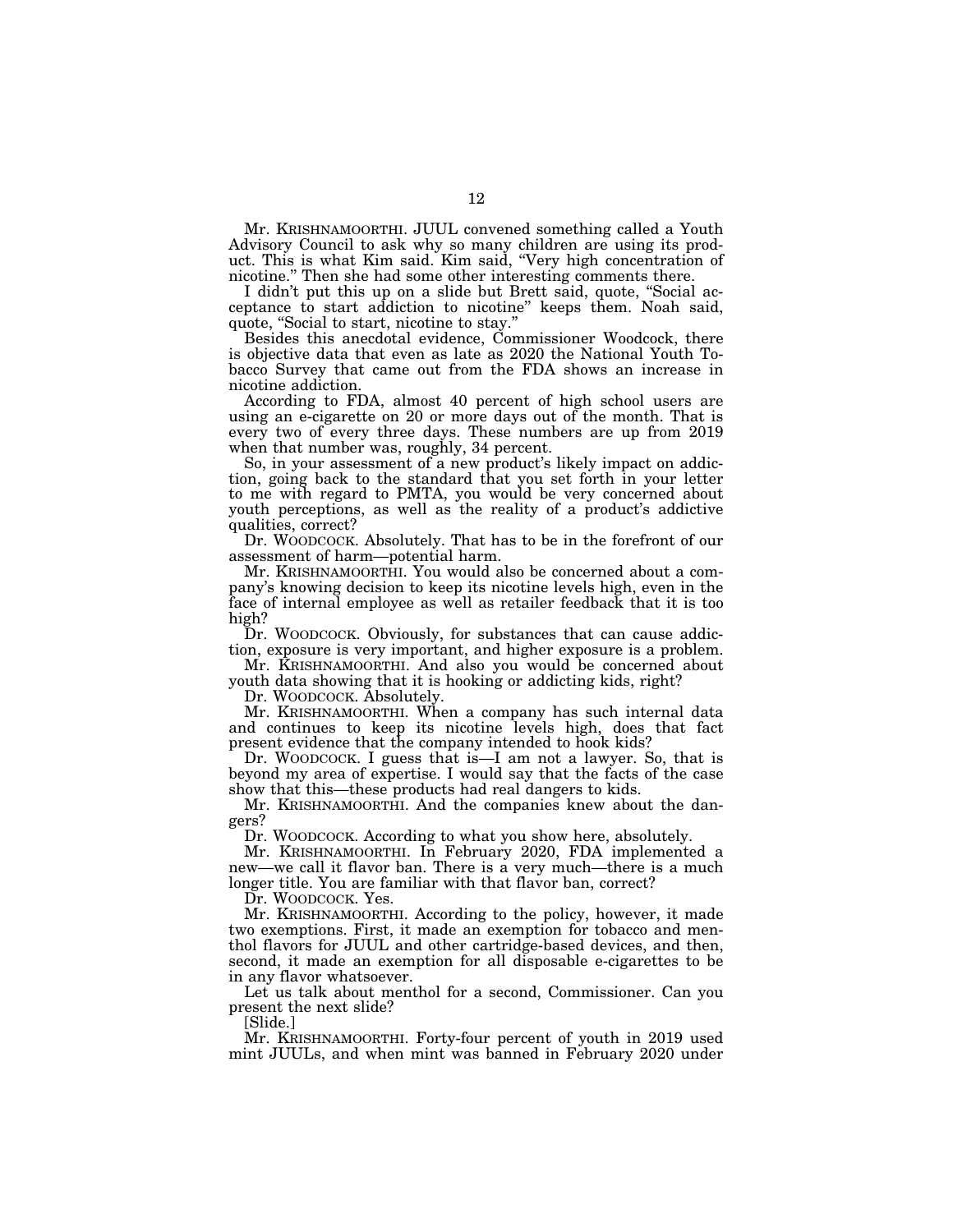your partial flavor ban, guess what? Forty-four point five percent of youth used menthol JUUL.

So, we went from 44 percent of JUUL users using mint to 44.5 percent of JUUL users using menthol, and as Senator Durbin said in his testimony, 62 percent of all users, regardless of which company, ended up using menthol.

Now, Commissioner, this was before you became commissioner. But I spent an entire hearing in December 2019 with your colleague, Mitch Zeller, telling him that this was such a bad idea to create an exemption for menthol.

I said this is exactly what's going to happen. People are going to migrate from mint to menthol and that is what happened.

Now, I was so pleased that you banned menthol combustible cigarettes, which was the right thing to do. Will you pledge to clear the market of menthol e-cigarettes?

Dr. WOODCOCK. Again, I can't prejudge our decisions. What I can say is that menthol has additional properties, pharmacologic properties, that I believe potentiate the effects of nicotine addiction and make it harder to stop either vaping or smoking. And so it is, to my mind, like actually having a higher concentration of nicotine in your—whatever delivery system.

Mr. KRISHNAMOORTHI. Well, that is enlightening. It, basically, heightens the addictive properties of the e-cigarettes?

Dr. WOODCOCK. That is my belief, based on data. I don't think it is totally settled, but evidence shows it is harder for people who smoke menthol cigarettes to stop smoking, even though they smoke fewer cigarettes. Those facts are compatible with that hypothesis.

Mr. KRISHNAMOORTHI. Let us talk about disposable e-cigarettes. According to the 2020 NYTS that you folks presented at the FDA, in 2019 only 2.5 percent of high school students—I am sorry, 2.5 percent of high school vapers used disposables.

But after FDA banned most flavors for cartridge devices but allowed all flavors for disposables, guess what? Disposable use surged to almost 27 percent in 2020. You don't dispute that data, correct?

Dr. WOODCOCK. No.

Mr. KRISHNAMOORTHI. The decision to exempt disposables, again, was made before your time as commissioner. Exempting disposable e-cigarettes was a huge mistake. Exempting them from the flavor ban was a huge mistake.

I assume that you consider that problematic. Will you pledge to close the disposables loophole in the flavor ban?

Dr. WOODCOCK. Again, I can't prejudge our decisions, which are coming up very quickly. However, I think this switch to a different alternative method of flavored cigarette rather than staying with the, say, tobacco-flavored JUUL shows—is another piece of evidence that the youth really prefers the flavors, and that that is a really important factor for the youth in sustaining their use of these products.

Mr. KRISHNAMOORTHI. And, in fact, the percentage of youth who use flavored e-cigarettes went up over the last year since the partial flavor ban. Now it is up to 80 percent of youth use flavored products, correct?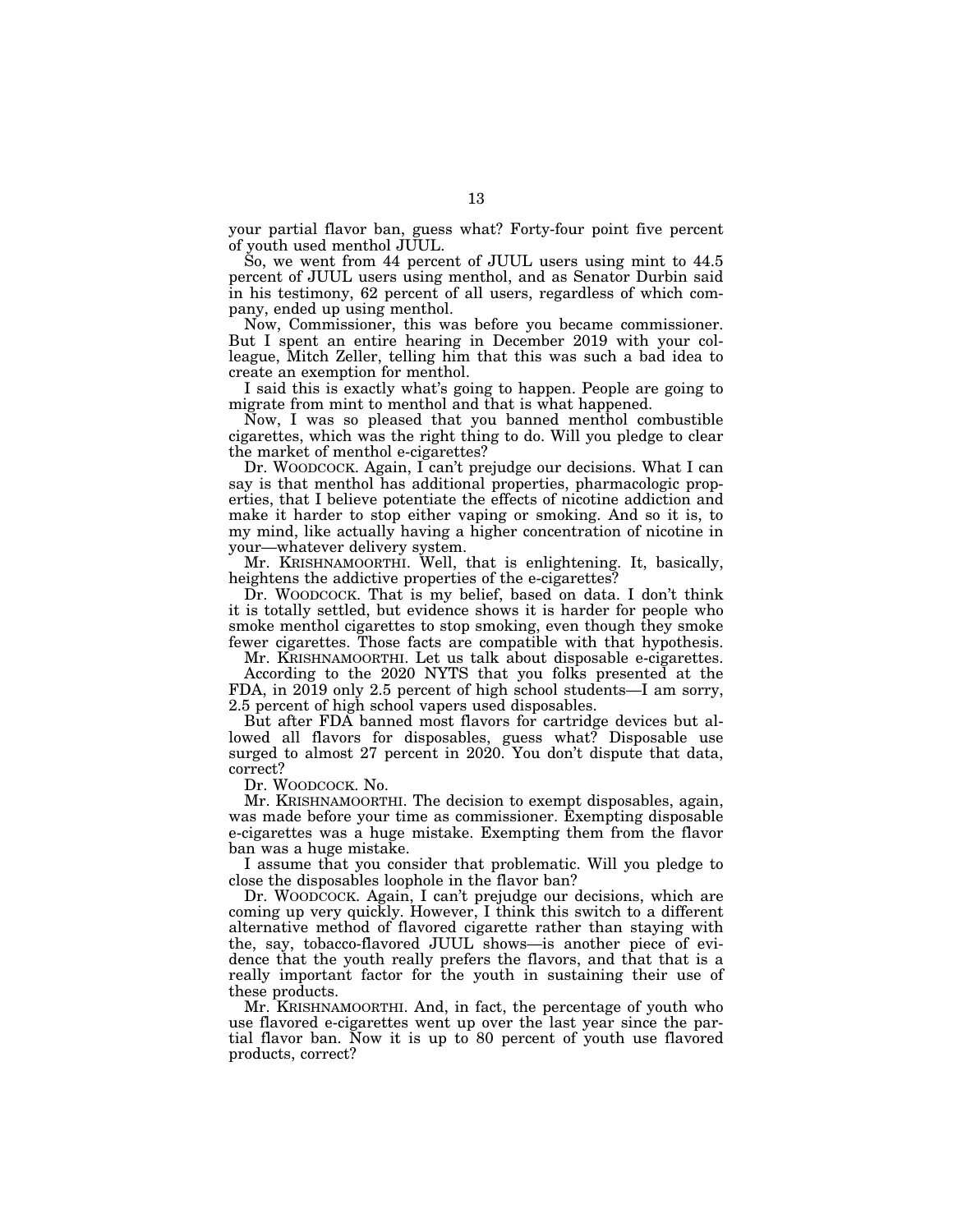Dr. WOODCOCK. I can't remember all these numbers exactly. But it is a very high number. I believe it is 80 percent. Yes.

Mr. KRISHNAMOORTHI. Very good. Let me now recognize Ranking Member Cloud. And I am sorry, I went—I think we forgot to turn on the timer. So, we will give you some extra time here.

Mr. CLOUD. It is a liberal five minutes.

[Laughter.]

Mr. CLOUD. Thank you, again, for being here, and thank you, Chair, for the important discussion on this topic. As we all have agreed we don't want to see these in the hands of our kids and we want to see what we can do to have it.

You mentioned that some progress has been made in 2020 and that there has been some reduction in youth vaping according to the data now, and granted on whatever topic we are talking about, 2020 is a year that it is hard to really put any stock in a lot of definite data.

So, I am curious to know why you think that happened. Did the T–21 legislation that we passed have anything to do with that? Was it some of the administrative actions that were taken?

Also curious to know, as we are looking ahead, like we said, 2020 is kind of a hard year to be definitive about when it comes to data on any topic. But when we can expect to see data that we can kind of see if those trends are moving in the right direction, or if it was a blip because of COVID and all those kinds of things?

What are your thoughts?

Dr. WOODCOCK. Well, the data from surveys should come out. Hopefully, we will have some indication of that later this year to give us another year of data, I think, because the survey has already been conducted. So, the analysis must be done and so forth.

I believe that the apparent decrease last year was probably multi-factorial, and so it is hard to say what the contribution of any given factor was to children. A lot of them were home.

They weren't suffering as much peer pressure. They were very unhappy about not being around their peers. But a lot of them were not in congregate situations. And we heard from the film that you showed—we heard that peer pressure, and in this finder, that peer pressure was a very important factor in some of these kids using vaping products.

So, the ban on the T–21 I think is very helpful. FDA, though, had to stop its compliance checks in the middle of the pandemic because we used under-age children as part of the test subjects along with a trained adult to go in and attempt to purchase, and we couldn't send children into those circumstances with COVID.

But I will say that even before, even when we had the limit at 18, we saw thousands of cases where sales were made to underage, under 18, individuals. So, that's a problem out there that those are—that those retail outlets still will sell to underage individuals.

Mr. CLOUD. There has been a—I am a little concerned about the timing of this hearing. While I think it is a very important topic that we cover and you to be here is great, just because courts have frowned upon in the past Congress weighing in while there is an agency investigating or reviewing a topic. As a matter of fact, Pillsbury Company v. FTC held a congressional investigation cannot be focused on intervening in an agency's adjudicative function.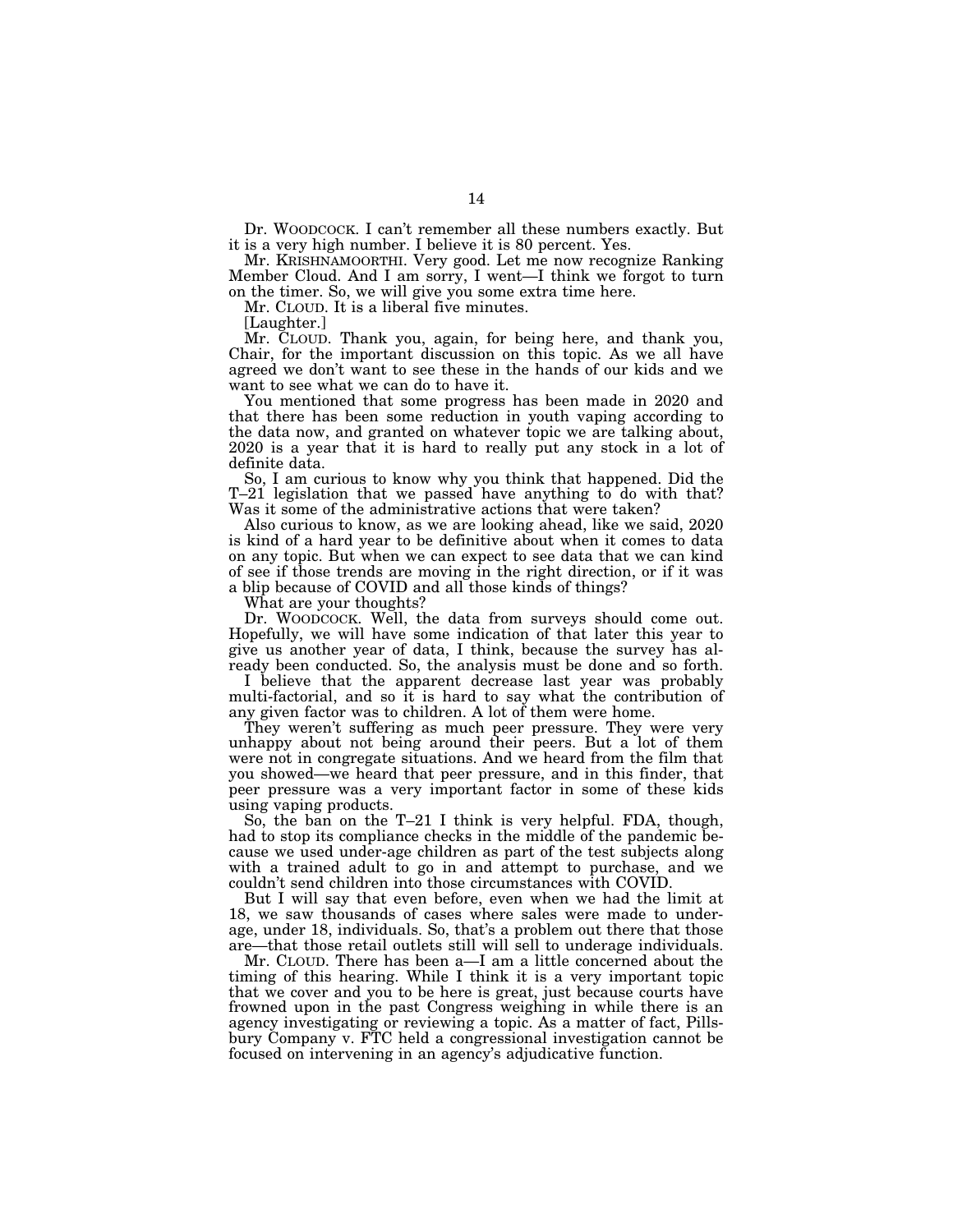How are we going to make sure that today's hearing is informative for us, informative for the American people, but that your decisions are going to be evidence based? I noted some of the comments you made talked about what you believed to be the case but you didn't cite any data.

And I realize you have a team and a staff and you can't be expected on every topic you cover to know everything, but how are we going to ensure that as we move forward in this process that it is going to be evidence-based?

Dr. WOODCOCK. Well, as I said, I cannot, in this hearing, prejudge any decisions we will make or commit to any given actions. The Congress has laid out in statute what the statutory bar is for these—for this review program and the—and it is a rather high bar. I don't think that is a matter of dispute.

But, certainly, the agency scientists are hard at work at evaluating these applications against the criteria that are laid out in the statute, and that is the process that we will follow.

Mr. CLOUD. Are you—is there evidence coming to play that shows that there is a use for adults—now, we are talking over 21 to use vaping products as a smoking cessation device? Is there early evidence of that?

Dr. WOODCOCK. I think the studies are somewhat mixed, as far as how effective vaping is.

Mr. CLOUD. It is a new industry. So, I realize it is developing. Dr. WOODCOCK. No company has come to the FDA Center for Drugs to go through the process of smoking cessation, right, which

would be a drug indication and is a different process you would go through as a drug. We have a number of cessation products on the market. They

have all been shown in clinical studies to help people stop smoking, although the adherence to stopping smoking over years may not be that good.

But these, including certain drugs, as well as different nicotine products that people can use as nicotine replacement and help stop smoking.

In all those cases, people are urged to also get counseling or be in a program or something like that. That helps a lot of people with smoking.

So, none of the vaping products have been through that kind of process, which requires clinical trials to prove that you can actually allow—get people to stop smoking. I think most-

Mr. CLOUD. I think you could advertise it as that.

Dr. WOODCOCK. Pardon me?

Mr. CLOUD. That they could advertise it as that kind of product. Dr. WOODCOCK. They would have claims. Then they would be a drug and they could advertise, absolutely. But they would also

have to do toxicological studies on their products, inhaled products, and so forth.

So, in the statute for tobacco products that we are reviewing under says it also has a evidentiary statement in the statute that says, you know, there should be studies that should support the fact—the benefits, and those could be clinical studies or other type of studies.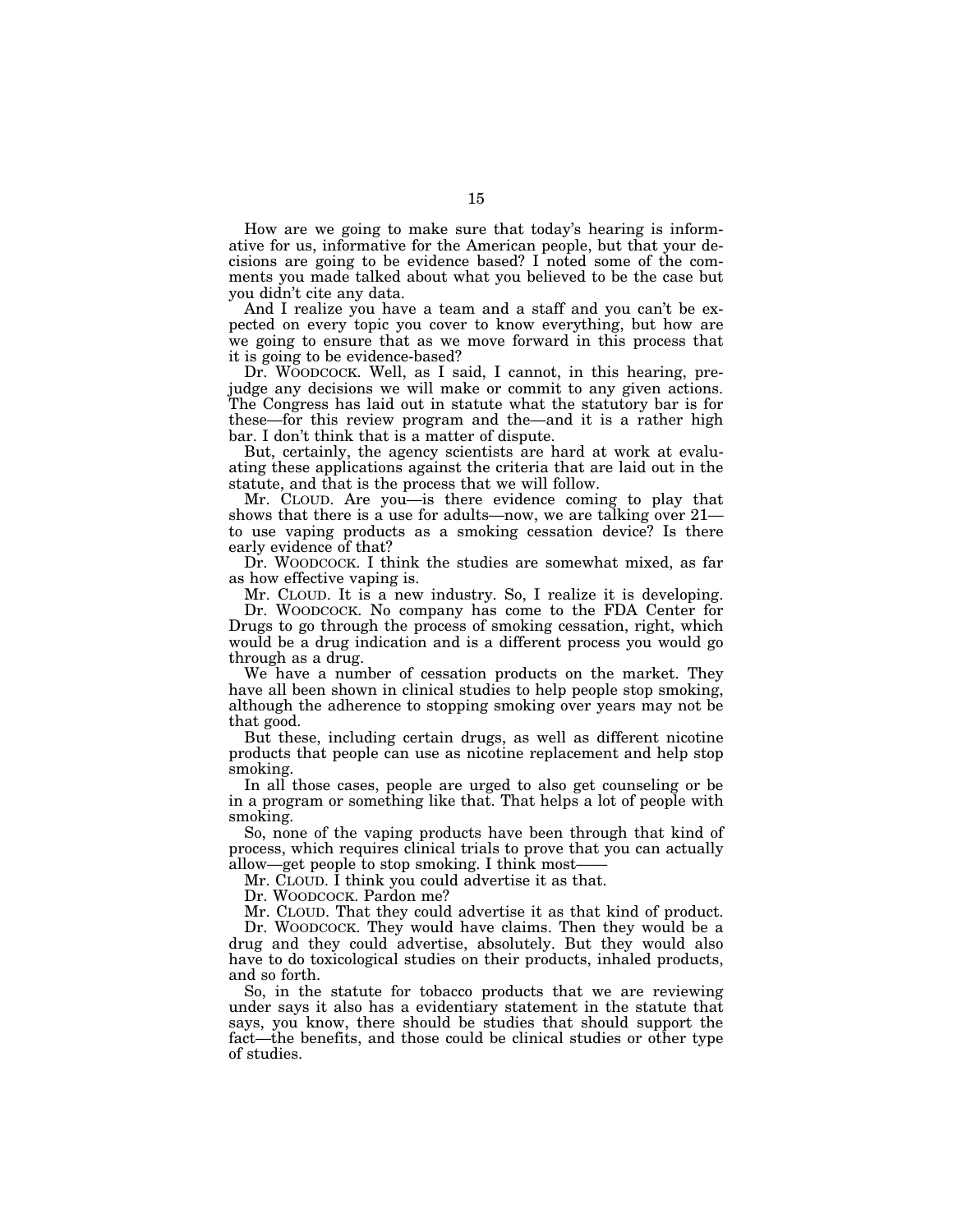So the burden, as Senator Durbin said, is on the manufacturer to show that by some studies and data that their product has some public health benefit.

Mr. CLOUD. I don't know if you would have this data handy. If not, it would be—I would be very curious to have your team look into it and see.

But, you know, as we—coming through this year with COVID– 19 that is a respiratory illness, and we know that it affected, you know, particularly, seniors and other demographics particularly hard.

But there were some cases where young people were tremendously affected by it. Some died, while that was much more rare than other segments of our population.

Have you all cross referenced that with vaping to see if there was a connection to be susceptible? And then, you know, in the past, we have covered this in a number of hearings so we understood that there is a distinct difference even in the effect of black market products versus others.

Not that you should have any of them. You know, that is well established, I think, at least among us who are talking about this issue.

Have you—have you found any sort of connection?

Dr. WOODCOCK. Yes, I don't think the data are available to link COVID—severity of COVID or catching COVID by youth or having a severe case with vaping practices. I can get back to you.

We can look at what data might be available, but I do not think those data are available. Youth use of COVID usually wouldn't be in a medical record. I mean, the use of, excuse me, of vaping wouldn't be in the medical record. And so that is—then it is hard for people to make that connection.

Mr. CLOUD. Right. OK. Well, thank you. I yield back. Thank you, Chairman.

Mr. KRISHNAMOORTHI. Thank you, Mr. Cloud.

Now I recognize Congresswoman Porter for five minutes.

Ms. PORTER. Thank you very much, Mr. Chair.

Commissioner Woodcock, does the research clearly establish that flavored e-cigarettes appeal to children?

Dr. WOODCOCK. Yes, I believe it does.

Ms. PORTER. And in fact, the FDA banned non-disposable flavored e-cigarettes except menthol in order to, quote, ''limit children's access to certain flavored e-cigarette products we know are so appealing to them.''

Dr. WOODCOCK. Yes.

Ms. PORTER. But we are having this hearing because disposable flavored e-cigarettes and both disposable and non-disposable menthol products are still on the market, and the inevitable result of this is that e-cigarette use among high school and middle school students is incredibly high, 3.6 million children youth vapers in 2020.

Dr. Woodcock, are—of those middle and high school kids who smoked e-cigarettes, what percentage of them used flavored products?

Dr. WOODCOCK. I believe that eight out of 10 use—e-cigarette users report use of flavored products.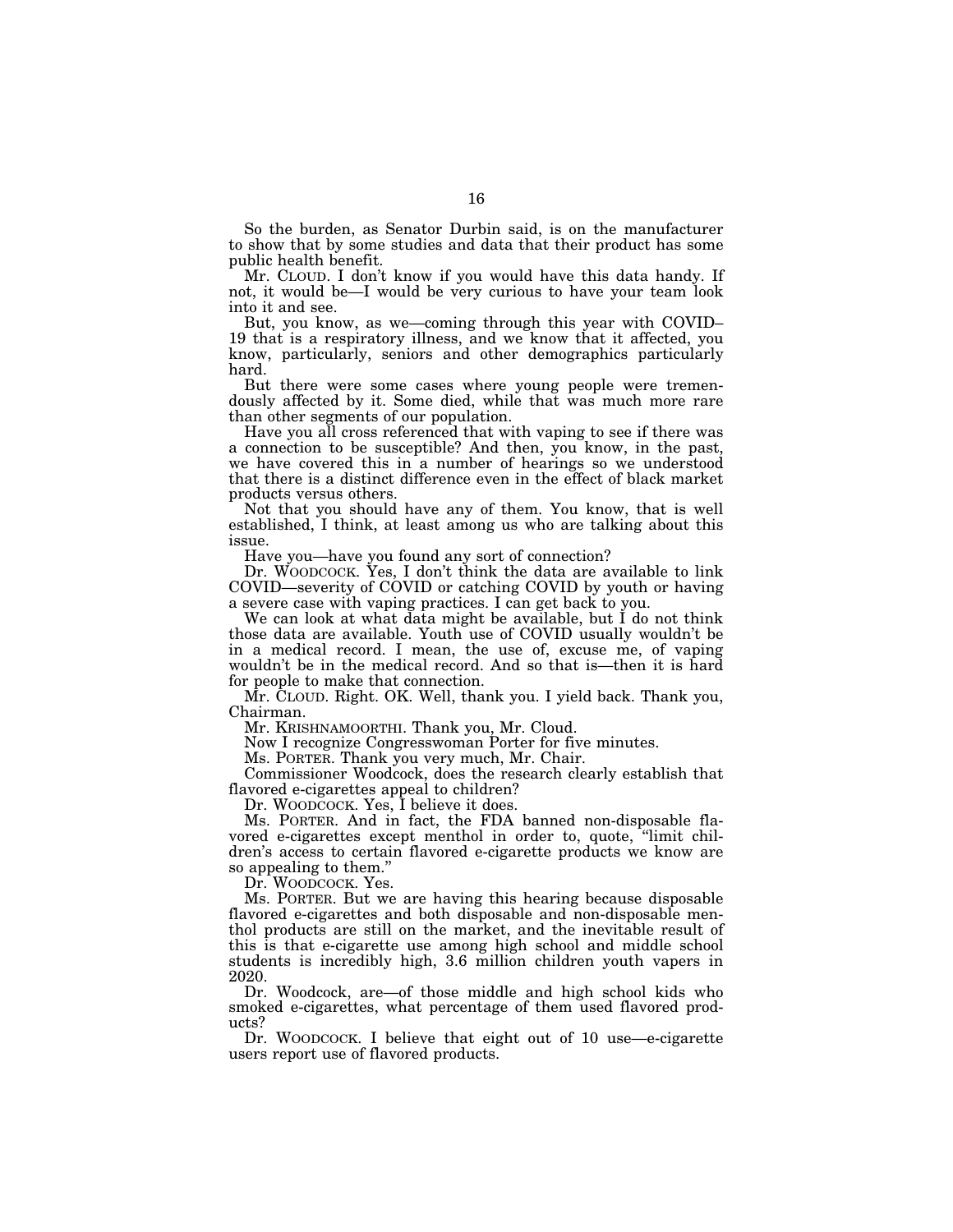Ms. PORTER. That is what I have, too, right about 80, 83 percent, and that was an all-time high. So, if any flavor other than tobacco flavor of e-cigarette is left on the market, is it likely to encourage youth to start vaping?

Dr. WOODCOCK. The statutory bar that we are talking about is that harm, OK, the harm of-

Ms. PORTER. Oh, reclaiming my time. I am going to get to that balancing out.

Dr. WOODCOCK. OK.

Ms. PORTER. So, I am going to let you do that balancing.

Dr. WOODCOCK. Yes.

Ms. PORTER. So, you are going to have to balance. But what we are balancing on the other side is I want to establish. Any flavor of e-cigarette left on the market is likely to encourage youth to start vaping. And we have to balance that against some other things we are going to get to. Is that correct?

Dr. WOODCOCK. That is correct.

Ms. PORTER. And if the FDA banned all flavored e-cigarettes, would less kids continue to vape among those who have started, in your opinion?

Dr. WOODCOCK. Well, I can't predict the future. I think that might be likely. We also would have to, regardless, limit advertising and sales in targeting children and other practices.

Ms. PORTER. Well, if they are not on the market, it is tough to advertise that, right?

Dr. WOODCOCK. Well, yes.

Ms. PORTER. So, to summarize, if kids have the choices of any tasty flavor, they are going to go for it. And I am speaking to you from experience here as a mom of three school-aged kids.

If there were no watermelon snow cones, my kids are happy with blue raspberry. No blue raspberry, they will take mango. No mango, they will take strawberry. But if their only choice was a brown tobacco-flavored snow cone, they are going to walk away.

So right now, the FDA is analyzing what are called premarket tobacco product applications, and in short, and this is what you were hinting at, you have to decide whether or not an e-cigarette can bring or keep a product on market, and in doing that you have to do that only if it is appropriate for the protection of public health. That is the standard.

And what this means is the FDA is required, as you were saying, to balance youth vaping against any good that e-cigarettes might do in getting adult smokers to quit tobacco products.

Commissioner Woodcock, do you know what percentage of adult smokers use e-cigarettes instead of traditional cigarettes?

Dr. WOODCOCK. No.

Ms. PORTER. It is about 4.5 percent. So, we are talking about a very small fraction of adult smokers, in general, use e-cigarettes. And do you know of that small group of adult e-cigarette smokers, do you know what percentage prefer menthol or mango or if there is a blue raspberry over tobacco flavor?

Dr. WOODCOCK. No.

Ms. PORTER. So, a study in Great Britain—we don't have the study yet in the U.S.—found that 50 percent—56 percent of adult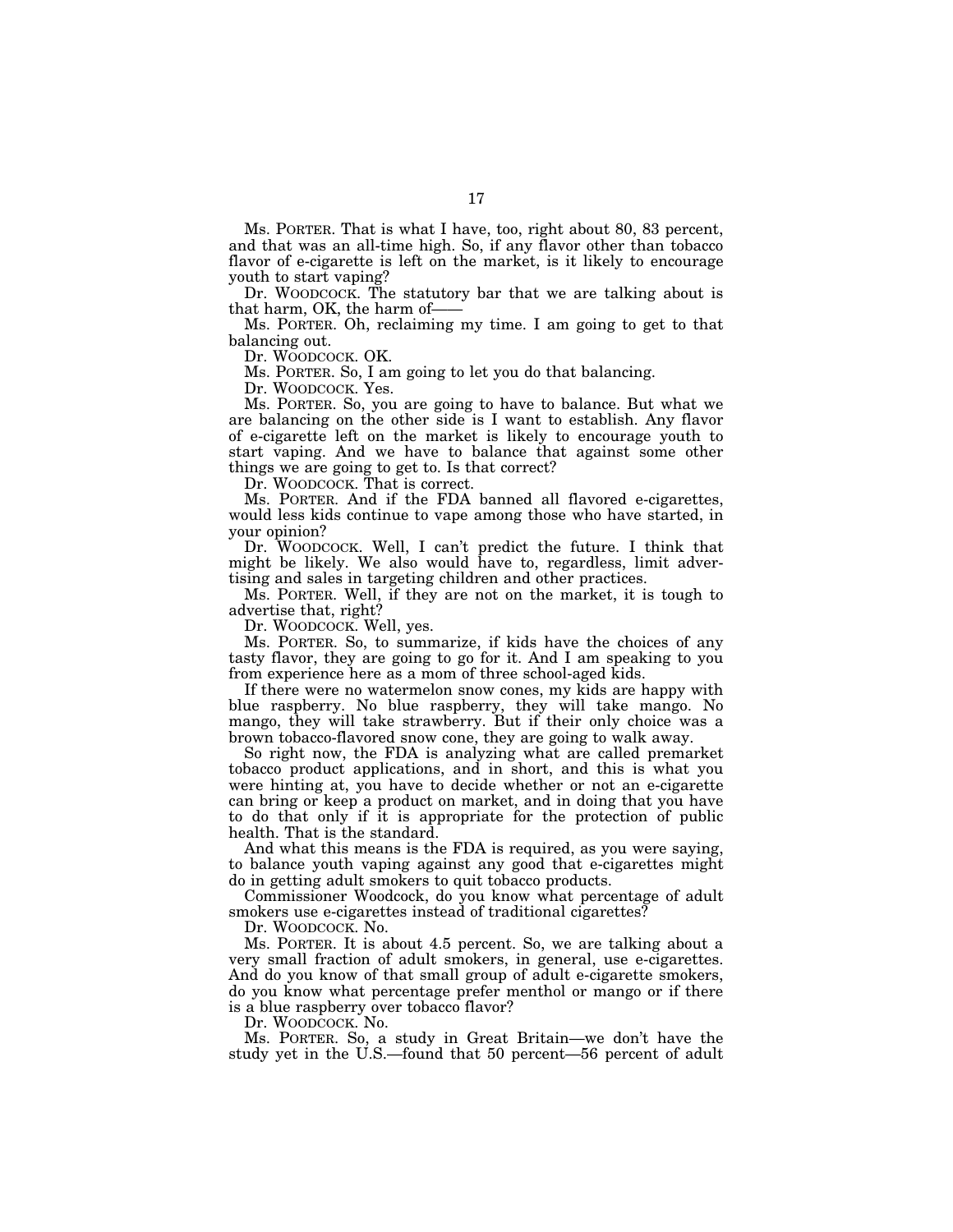vapers, people over 55, prefer tobacco. Do you know how many kids like tobacco flavor?

Dr. WOODCOCK. I believe it is a very low percentage, but I don't know the exact amount.

Ms. PORTER. Yes, 1.1 percent of youth vapers. I mean, the number of kids who like broccoli is many, many multiples of that. So, it is really important, I think, that you have that information as you go to do that.

The Surgeon General has said that there is zero real evidence scientific evidence—that proves e-cigarettes, in general, help adults quit smoking. That is what the Surgeon General has said.

You have testified that kids are drawn to flavored e-cigarettes, based on the evidence, and as a mom of three hopefully non-vaping kids, this is pretty personal for me.

The only way to protect our kids is to deny premarket tobacco product applications for every flavored e-cigarette other than tobacco flavor. Will you commit to doing that?

Dr. WOODCOCK. As I have said already, I can't prejudge the scientific–

Ms. PORTER. Reclaiming my time. Dr. Woodcock, you may not be willing to do it. But I just want to make sure America understands you have the authority to commit today to preventing millions of kids from becoming addicted to vaping by making the decision and the commitment today to us.

And if you don't make that decision today in this oversight hearing, then the alternative is going to be years and years of delay while Congress tries to pass a bill and millions, millions more of kids getting addicted.

So, I appreciate—I hear you. You are not willing to make that commitment to youth today. But I do want the American people to understand you do have that power.

I yield back.

Mr. KRISHNAMOORTHI. Thank you, Congresswoman Porter.

I now recognize Congressman Keller for five minutes.

Mr. KELLER. Thank you, Mr. Chairman.

Youth vaping is an epidemic that puts the health of our children at risk. Even after the Federal minimum age of the sale of tobacco products was raised to 21 years old, and flavor bans were enforced in 2019, in January 2020, the CDC found that almost 20 percent of high school students vaped in the past 30 days. That is unacceptable. We need to focus on getting disposable e-cigarettes out of the hands of our children.

While tobacco itself is not an illegal product, we must ensure that guardrails are set in place for the overall health and benefit of all Americans, especially those too young to understand the danger.

These products are not subject to the same flavor guidance as closed-system electronic nicotine delivery systems. We need smart and targeted solutions for these problems.

So, Dr. Woodcock, I appreciate you being here today. Thank you for that. And I just was wondering, could you give us an update on what actions the FDA plans to take to protect the health and safety of kids, while taking into account the mom and pop or the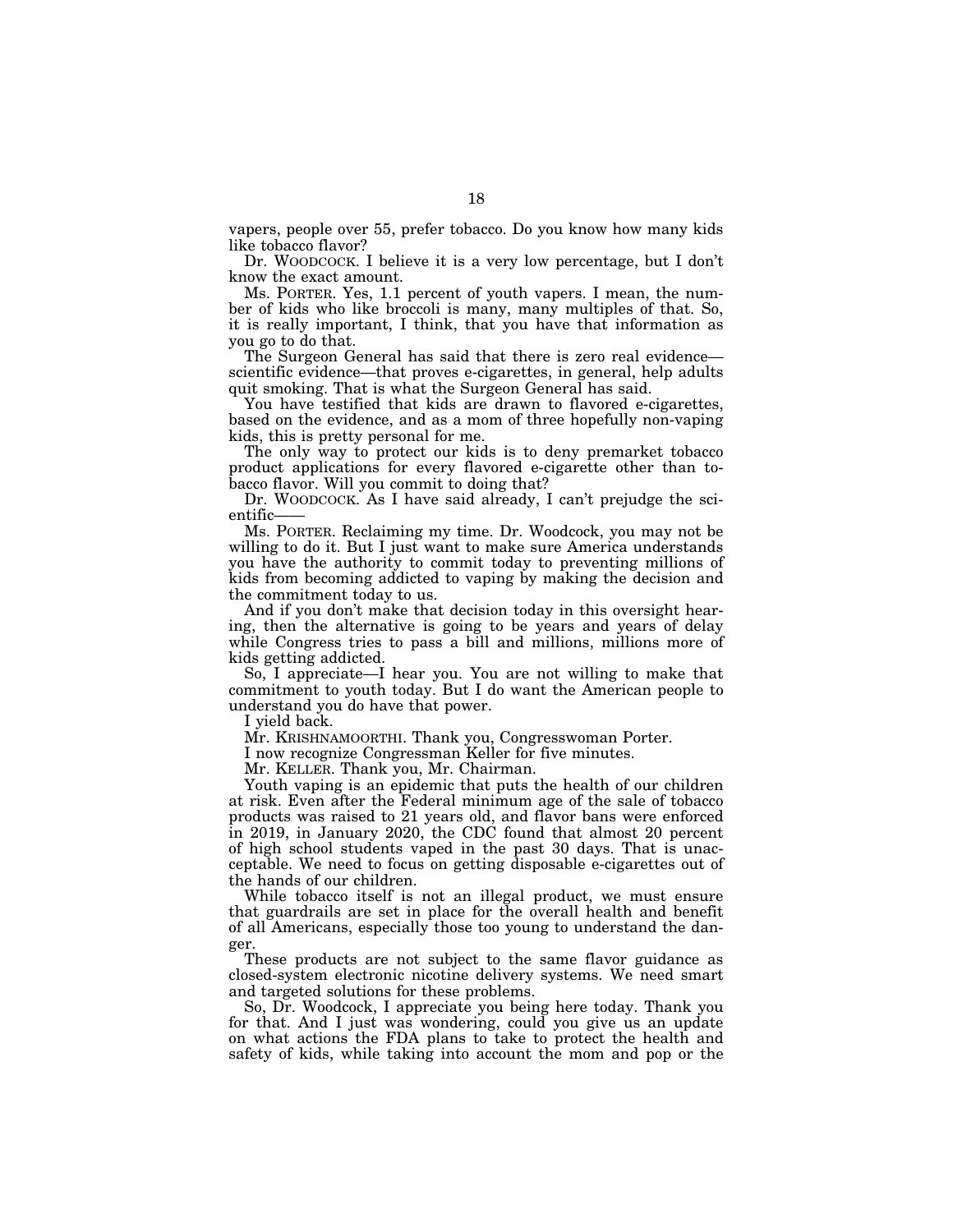small operations around the country that require sensible regulations?

Dr. WOODCOCK. Well, according to the law and the court order that we are under, by September 9 we will come to a decision on these various applications that we have received, and they have to meet the bar that we have been talking about showing that, overall, having the product on the market is appropriate to protect the health of the public, which is a fair—fairly high bar, as we just heard.

So, we are—what we are doing is diligently working to get through—we got applications for 6.5 million products and, of course, some of them were from small businesses.

Now, we have given out a lot of assistance. We have a small business assistance. We have tried to help. But under the statute, these businesses must submit information that shows, among other things, that their products meet this bar and are appropriate for the protection of public health.

Mr. KELLER. Great. And looking at disposable e-cigarettes, you know, it is, clearly, a big part of the problem.

How can Congress and the FDA work together to keep our kids safe? You know, is there something we could do to help collaborate with the FDA? Some tools or things that we could do to help—be helpful and work together?

Dr. WOODCOCK. Well, I think Congress has passed the statute. We need to implement that statute. We are in the process of doing that for the deemed products and, hopefully, that will come to a conclusion very soon.

There are still—there are still problems. There are many problems with addiction. We have the—also we have the group of kids who are now addicted to nicotine that we probably need to think about ways how can we assist them in recovery, getting off of nicotine.

I think as the chairman said, there is evidence that early exposure to various addictive products or drugs will act on the brain in ways that may make it more difficult for these individuals to stop those behaviors.

So, if we—if we can get to the end of this activity, in addition, FDA hopes to get started again as the counties become—you know, the pandemic subsides in the U.S. to rigorously enforce the issues about sales to minors, because we found a large number of retail outlets selling to under-age people, even when that age was 18.

We do need to get our rule out about the T–21 that will change the photo identity standard. So, I think there are many additional things that can be done. But I think recovery is something we should also think about.

Mr. KELLER. Yes, absolutely. And I think we should be very careful as we set policy forward. I know there has been a lot of—a lot of talk across the Nation about recreational cannabis or marijuana. I think we should be careful about that, too.

We are talking about addiction. And while we are talking about making sure that our kids aren't exposed to this, I think some of the policies that are being discussed by policymakers on that front should also be taken into account, as we move forward.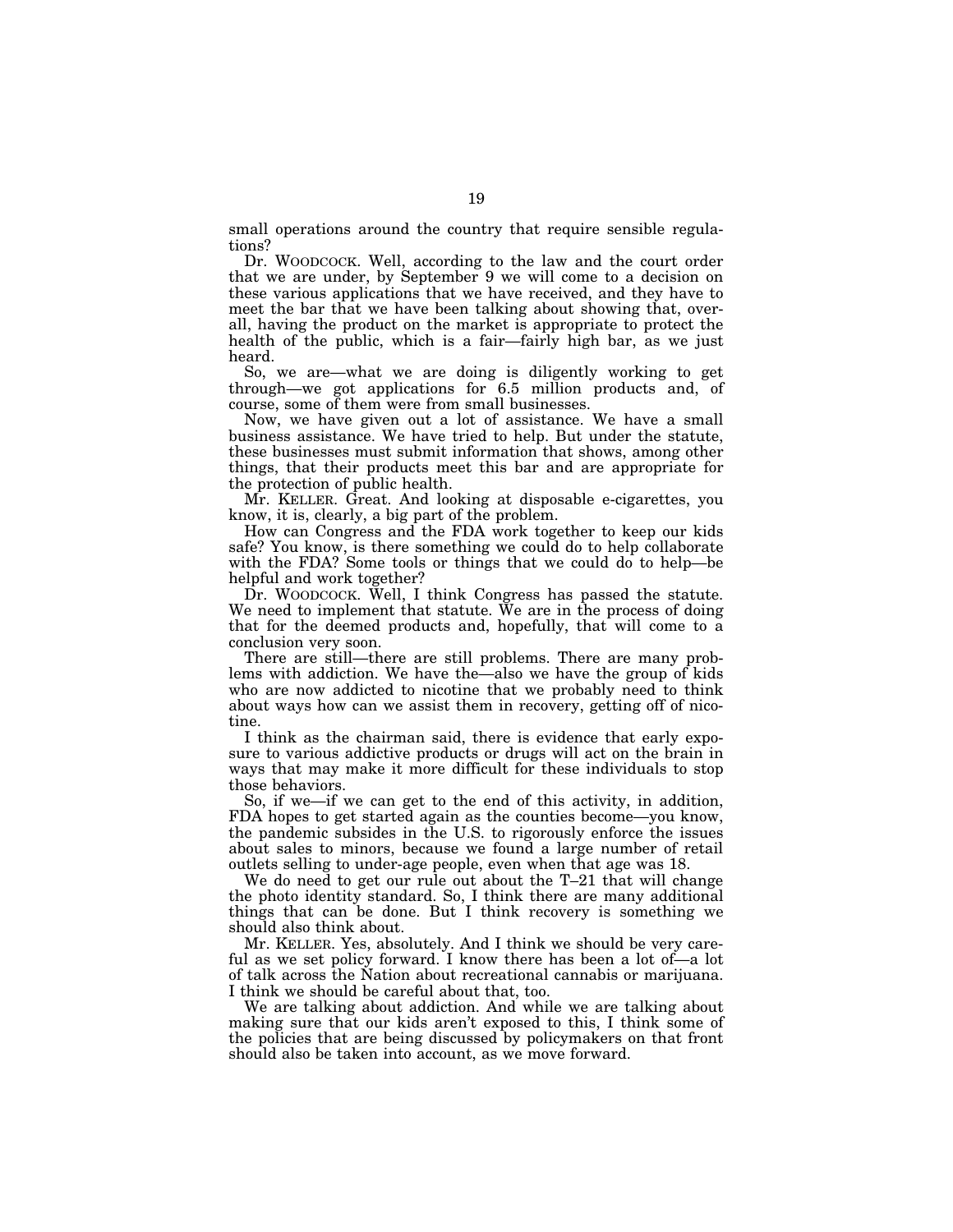I know that is not what we are here to talk about today. But I wanted to—addiction is a disease. It's not a character flaw like it might have been thought about back in the 1970's, and I think we need to be very serious and careful how we—how we move forward on things that are, clearly, now not legal for recreational use and I, certainly, wouldn't want to expand or I don't think our government should be expanding those things so that they would be available or more readily available to people, then also potentially being able to get into the hands of our kids.

So, I appreciate your time today.

Dr. WOODCOCK. Absolutely. You know, alcohol is probably one of the worst substances and, of course, it is also widely available as far as the toll of addiction on people.

Any substance that causes addiction—exposure is very important, how prevalent it is, how-

Mr. KELLER. I would say caffeine is probably one of the most addictive drugs, isn't it?

Dr. WOODCOCK. They have got nothing on caffeine.

Mr. KRISHNAMOORTHI. Be careful. Be careful, Mr. Keller. Be careful.

[Laughter.]

Dr. WOODCOCK. Yes. They have—epidemiologists have tried and tried, and I follow this and we have nothing on caffeine.

Mr. KELLER. I know. I did read somewhere where that is, like, the most addictive thing there is and because it is in so many things.

But I appreciate your time. Thank you.

Mr. KRISHNAMOORTHI. Congressman Keller, I was going to cut your mic right about there.

[Laughter.]

Mr. KRISHNAMOORTHI. But OK. Mr. Johnson—Congressman Johnson, you are recognized for five minutes.

Mr. JOHNSON. OK. Thank you, Mr. Chairman.

Commissioner, the FDA has received over 6 million premarket tobacco applications—tobacco product applications, or PMTAs. A significant number of those PMTAs were submitted by vape shops, which are required to submit a PMTA for every flavor that they mix.

This means that a single small vape shop might have applications for, say, 30,000 products. The multiplicity of vape shop PMTAs are the overwhelming majority of the 6 million PMTAs. Is that correct?

Dr. WOODCOCK. That is my understanding. Yes.

Mr. JOHNSON. And the FDA recently published the entire list of PMTA applications, and this committee has whittled down that list to the applicants who are most responsible for putting these vaping products into the hands of our children.

And when you do it like that, the list of the PMTA applicants goes down to about 44 companies, which is a much more manageable number, which the committee will share with you those 44 companies.

These are the pods and the disposables that are making their way into high schools and middle schools.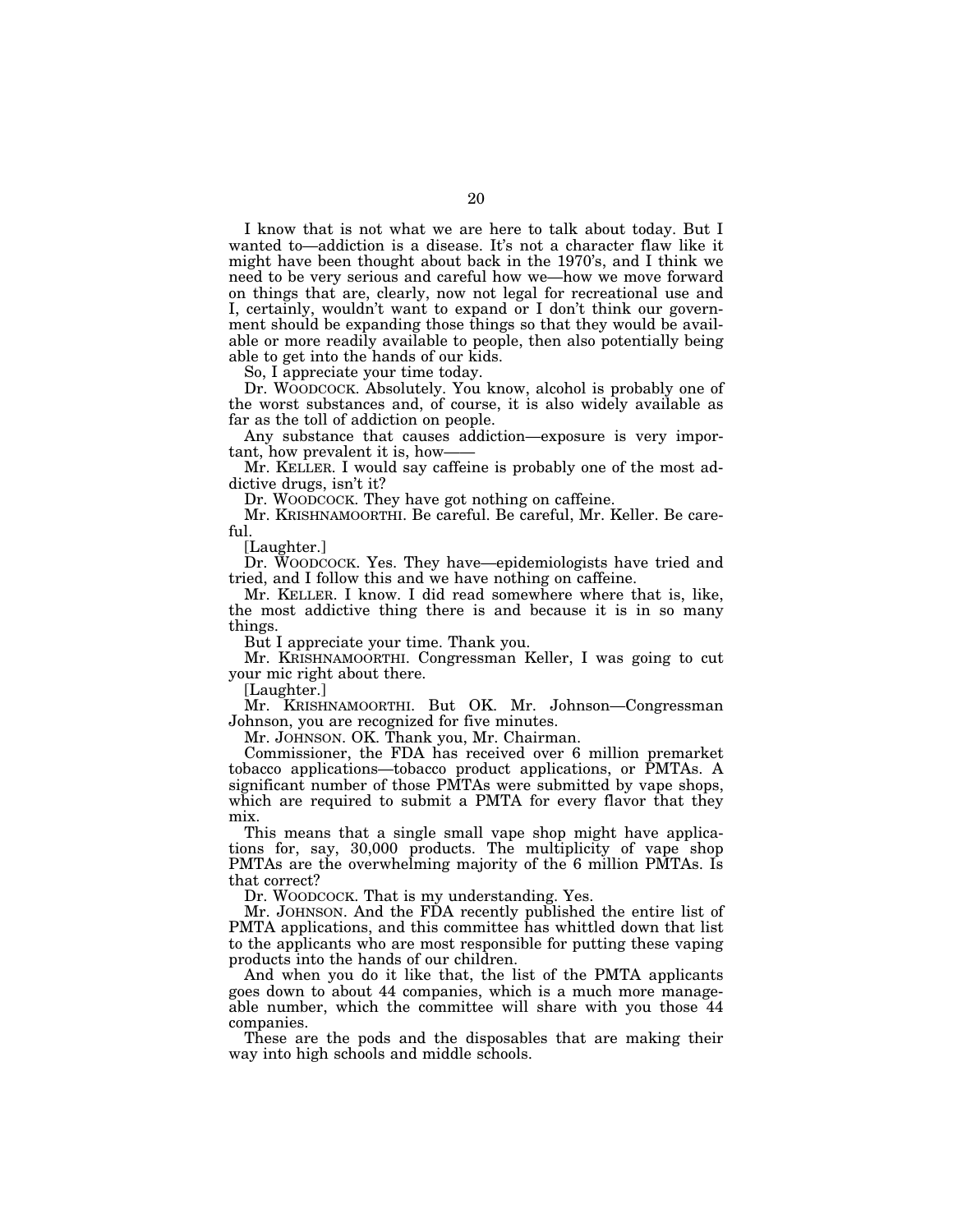Commissioner, the FDA is under court order to finish ruling on applications by September 9th of 2021 but has signaled that it will likely miss that deadline.

Can you commit today to ruling on all of those applications from the 44 companies that create products that children are most likely to use by that September 9th deadline?

Dr. WOODCOCK. Well, I cannot commit. I have to see the list. I will tell you we have prioritized the—by market share so that we have made sure that we are looking at the companies with large market share that would have the most impact on——

Mr. JOHNSON. And how many of those companies have you identified?

Dr. WOODCOCK. Well, I think there are only about five companies that have the vast majority of the market share, and then there is a very large number of small, as you said, vape shops and other type of enterprises that constitute the rest.

Mr. JOHNSON. And can you name those five?

Dr. WOODCOCK. No. I am sorry. I can get back to you with that information.

Mr. JOHNSON. Well, can you commit to ensuring that their PMTA applications are all processed and ruled upon by the September 9th deadline?

Dr. WOODCOCK. I will commit to do everything I can to make sure that we have reviewed and finished all the high market share company applications, because that will have the most impact on this problem we are all mutually facing.

Mr. JOHNSON. Thank you. I would like to discuss further the details of the PMTA review process. The possibility that a company like Puff Bar might gain months of profit off children because of a backlog at the FDA is troubling and unacceptable.

If you fail to rule on all PMTAs from the five companies and the 44 companies with pod and disposable applications that the committee has identified by the September deadline, will you commit to pulling those products from the market until the applications have been reviewed?

Dr. WOODCOCK. Technically, the products are currently only marketed under enforcement discretion, and after the September 9th deadline, if they don't have an approved marketing authorization, they are, again, only on the market under enforcement discretion by the FDA.

Mr. JOHNSON. Thank you. Thank you.

JUUL dominates the prefilled pod market and its growth and market share has driven the rise in youth vaping rates. And yet, JUUL's PMTA application proposes lifting marketing restrictions after just one year, even though JUUL is currently on trial for marketing addictive and harmful products to children.

JUUL has proven untrustworthy to continue selling its products, and it has greatly contributed to the epidemic that we face today.

So, Madam Secretary, how could—I mean, is the FDA considering allowing JUUL products to be marketed again, or has it already made a decision to ban that practice or to continue to ban that practice?

Dr. WOODCOCK. Those—the products that we are reviewing have to be subject to a marketing application. Something that would be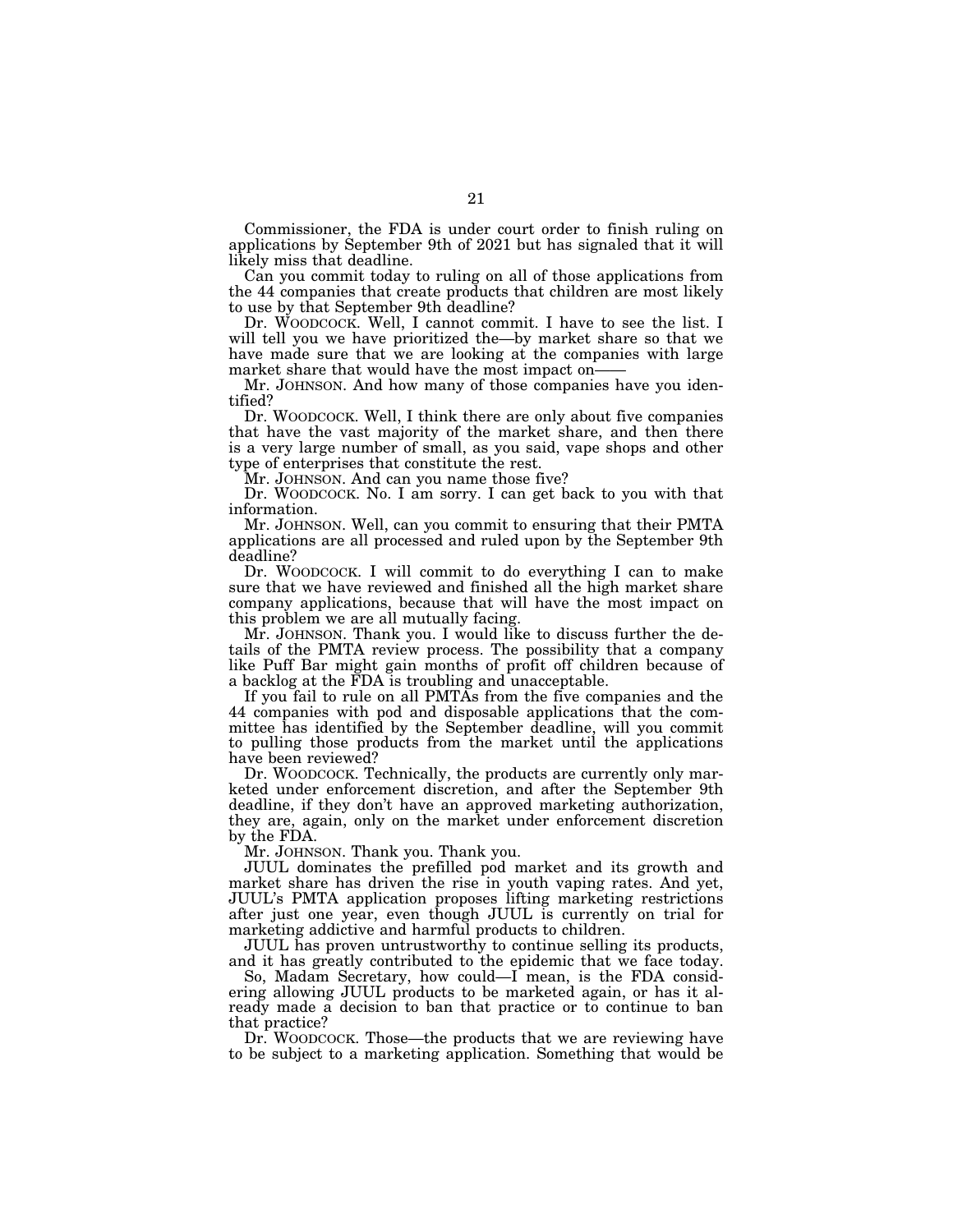newly introduced into the market would have to go through the review process, as I understand it.

Mr. JOHNSON. Has that happened yet?

Dr. WOODCOCK. Well, again, I can't discuss any single action that we might take. But-

Mr. JOHNSON. All right. OK. Thank you.

Dr. WOODCOCK. Yes.

Mr. JOHNSON. If an application cannot prove with scientific evidence that the product will not contribute to or increase youth ecigarette use, will you deny the PMTA application?

Dr. WOODCOCK. That is one bar, and it would have to have—as the other prong of the evidence, it would have to have extremely compelling evidence that it was uniquely positioned to reduce people—to contribute to smoking cessation.

Mr. KRISHNAMOORTHI. The gentleman's time has expired. Thank you, Congressman Johnson.

I now call on Congressman Clyde for five minutes.

Mr. CLYDE. I want to thank Chairman Krishnamoorthi and Ranking Member Cloud for holding this hearing today.

This is my first hearing——

[Technical issue.]

Mr. CLYDE. Are we—are we getting some feedback here?

Mr. KRISHNAMOORTHI. Yes.

Mr. CLYDE. OK. Great. Thank you.

Though this is my first hearing on vaping products, I understand this is probably the fourth or fifth hearing in the last couple of years on this exact same subject, and I think I can speak for my colleagues on both sides of the aisle when I say that no one wants children to have access to tobacco products, including e-cigarettes and I want to thank the FDA for cracking down on enforcement against companies who are targeting children.

Dr. Woodcock, I understand that certain types of tobacco products are inherently less risky than others. For example, smokeless tobacco products are less risky than traditional cigarettes.

Would you agree with that assessment?

Dr. WOODCOCK. That is the likely conclusion of scientific evidence right now. It isn't definitive, but it is very probable.

Mr. CLYDE. OK. All right. Thank you.

Would you agree that marijuana is a more dangerous product than tobacco?

Dr. WOODCOCK. I don't know that a direct comparison has been made. I cannot answer that question.

Mr. CLYDE. OK. Well, marijuana is, certainly, illegal right now at the Federal level and tobacco is not. So, I would assume that, based on that fact alone, that marijuana is a much more dangerous product than tobacco.

Dr. WOODCOCK. Well, it depends on the tobacco. I mean, cigarettes are the number-one cause—preventable cause of death in the United States.

Mr. CLYDE. OK.

Dr. WOODCOCK. So, when you take that figure into account, the fact that marijuana, cannabis, is a Schedule  $\overline{I}$  drug, it is apples and oranges. There is a great deal of mortality and morbidity from cigarette smoking, and that has been well established.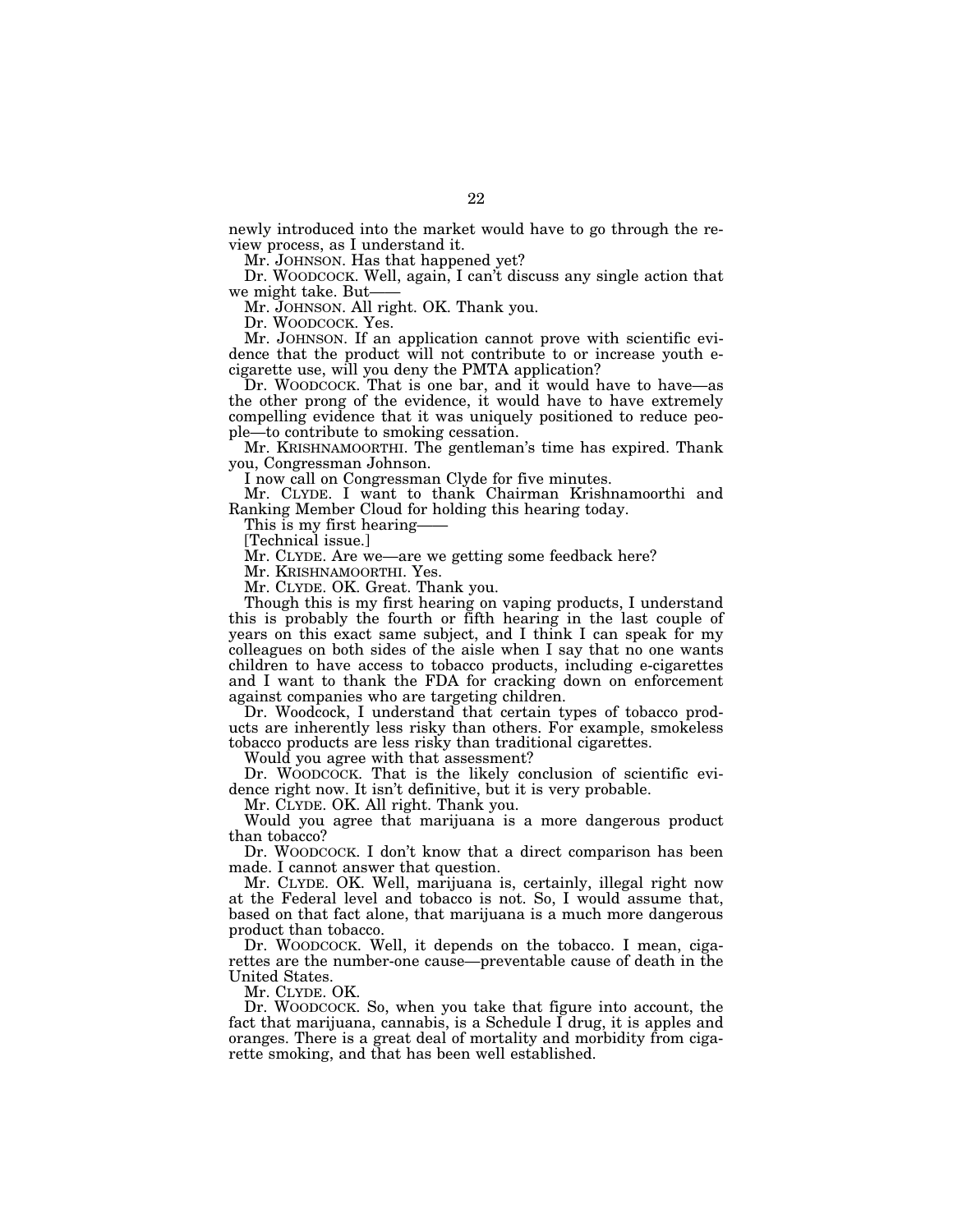Mr. CLYDE. OK. Thank you.

While the health risks of tobacco is, certainly, a huge concern for my Republican colleagues and I, I find it interesting that all of my Democratic colleagues that were in office last Congress voted in favor of H.R. 3884, the Marijuana Opportunity Reinvestment and Expungement, or MORE Act of 2019, which effectively would legalize marijuana on a Federal level, and I think if my colleagues were truly concerned about the youth smoking epidemic they would not have voted for the MORE Act.

Further, I am concerned that our Chairman Krishnamoorthi recently sent a letter to the FDA to you, Commissioner—Acting Commissioner—asking to act to ban menthol cigarettes and e-cigarettes, and I quote from the letter, ''The European Union banned menthol cigarettes a year ago,'' and the very last line of the letter says, ''If you allow menthol-flavored cigarette sales to continue, you fail.''

That is really strong language. So, you know, this hearing comes so soon after that letter being sent. That letter was sent on April 21.

But I am concerned that the committee's goal of this hearing is not to address the concern of youth vaping but to strong arm the FDA, you, ma'am, into banning menthol cigarettes and e-cigarettes.

So, Dr. Woodcock, is it true that the FDA is taking steps to prevent children from using e-cigarettes?

Dr. WOODCOCK. Yes.

Mr. CLYDE. Absolutely. Do you think that any of those steps are hampering the adult use of e-cigarettes for those who want to kick the habit of traditional cigarettes?

Dr. WOODCOCK. No.

Mr. CLYDE. No. OK. All right. Great. So, we think e-cigarettes are a safer alternative to traditional combustible cigarettes, at least that is what the science currently says, for those who are trying to quit smoking.

Do you believe that putting limitations on the amount of nicotine in e-cigarette cartridges would hinder adults from switching from the more dangerous combustible cigarettes to e-cigarettes?

Dr. WOODCOCK. I don't think we have concluded our deliberations on that particular factor.

Mr. CLYDE. OK. All right. Then going back to the decriminalizing of marijuana, with many states legalizing or decriminalizing marijuana, what are the FDA's plans to quell youth from participating in smoking marijuana?

Dr. WOODCOCK. I don't think the FDA regulates marijuana.

Mr. CLYDE. So, you are not—there is no—there is no—nothing that the FDA is doing in that regard?

Dr. WOODCOCK. Right now—currently, it is a Schedule I drug.

Mr. CLYDE. Right.

Dr. WOODCOCK. So, we would—we don't regulate it as a medical product. For tobacco Congress passed a special law that caused FDA to regulate tobacco products.

Mr. CLYDE. OK.

Dr. WOODCOCK. So, generally, FDA regulates food and drugs, medical products, devices.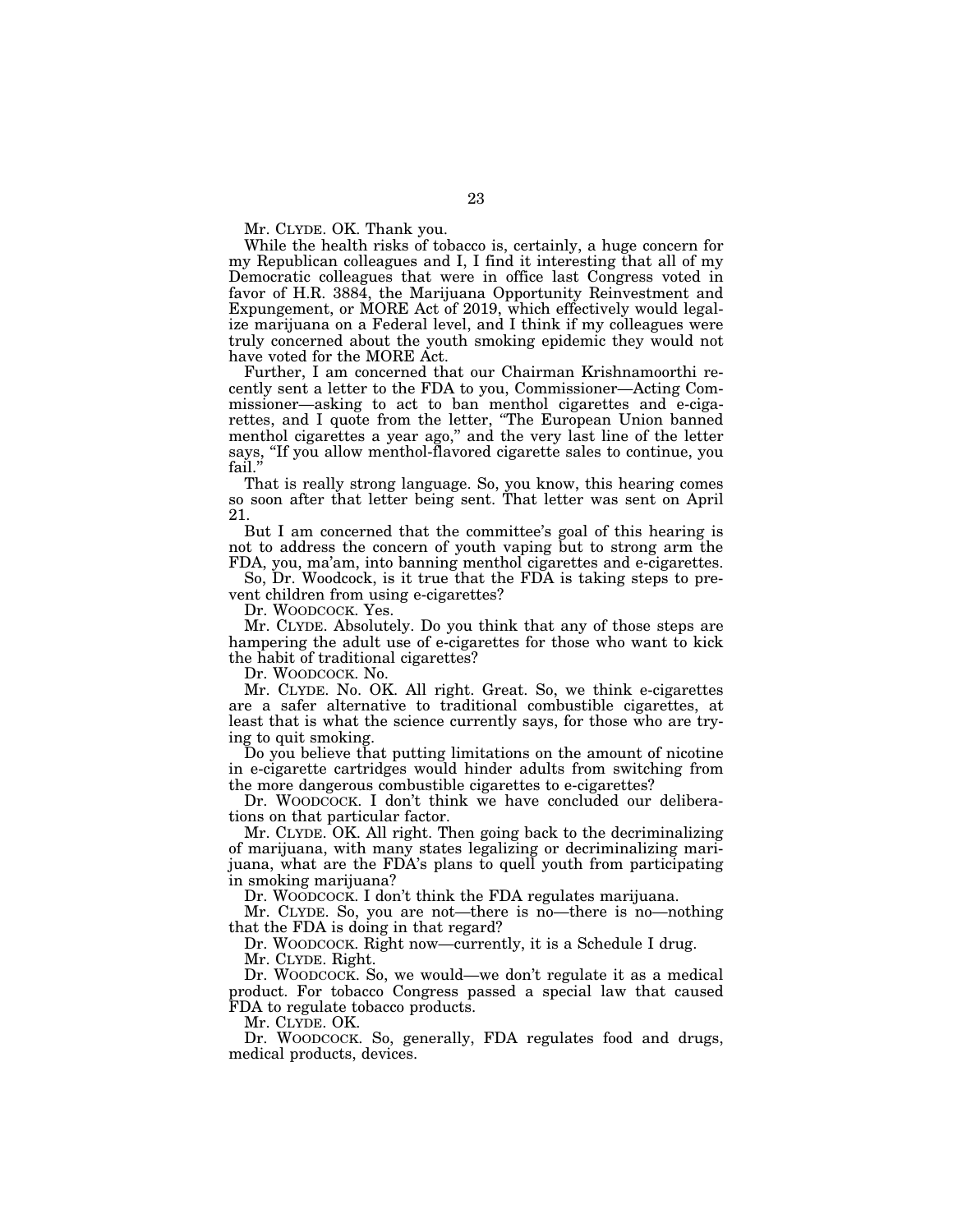Mr. CLYDE. Does the FDA have any concern with the legalization of marijuana?

Dr. WOODCOCK. Well, I think all in the biomedical community are concerned about availability and managing availability of any drugs that have the potential—you know, psychoactive drugs and so forth. Yes.

Mr. CLYDE. OK. All right.

Dr. WOODCOCK. And the potential impact on youth in particular. Mr. CLYDE. Mm-hmm. I think it is a very, very dangerous path

to go down, the legalization of marijuana. So, thank you very much. And with that, I yield back.

Mr. KRISHNAMOORTHI. Thank you. Thank you, Congressman Clyde.

Now I recognize Congresswoman Bush for five minutes.

Ms. BUSH. St. Louis and I thank you, Chairman, for convening this critical hearing today. As a nurse, I know just how important health is for our young adults, whose minds and bodies are still growing every single day.

Vaping products by JUUL present an immediate threat to adolescent health. Nearly two-thirds of JUUL users aged 15 to 24 don't even know that JUUL contains nicotine, which can contribute to lung disease, heart disease, and partial brain damage.

The FDA must take drastic steps to ban the uses of—usage of JUUL products and minimize the negative impact on our youth.

Dr. Woodcock, Big Tobacco has a long history of twisting science to meet its needs—its needs. I was dismayed to learn that JUUL bought itself an entire issue of American Journal of Health Behavior to bolster its application for FDA approval. Twelve of the 13 papers in the Journal issue were either written by either JUUL employees or their associates.

So, yes or no, do you agree that the FDA should take into consideration the source of a supposedly scientific study before giving weight to its findings?

Dr. WOODCOCK. FDA always takes into account the source. Obviously, many of the studies of medical products are done by the sponsors of the products, and there are many safeguards that are put into place.

So, we look very carefully at validity of any data that might be published.

Ms. BUSH. So, because it was 12 of the 13 papers in one journal, how can the FDA trust the scientific method and the conclusions of the 12 scientists who were directly funded by JUUL?

Dr. WOODCOCK. Well, I think we have many sources of information, that only being one, and as we have been discussing in this hearing, the statutory bar that the Congress has put into place is a pretty high bar, and we must look at all sources of evidence, and any evidence that is sponsored by the company gets additional scrutiny.

Ms. BUSH. OK. So, will the FDA take into consideration these possible conflicts—like, look at it this way—these conflicts of interest is what I call them—before giving any weight to JUUL's scientific conclusions in their Premarket Tobacco Product Application? Just a yes or no answer for that one.

Dr. WOODCOCK. Yes.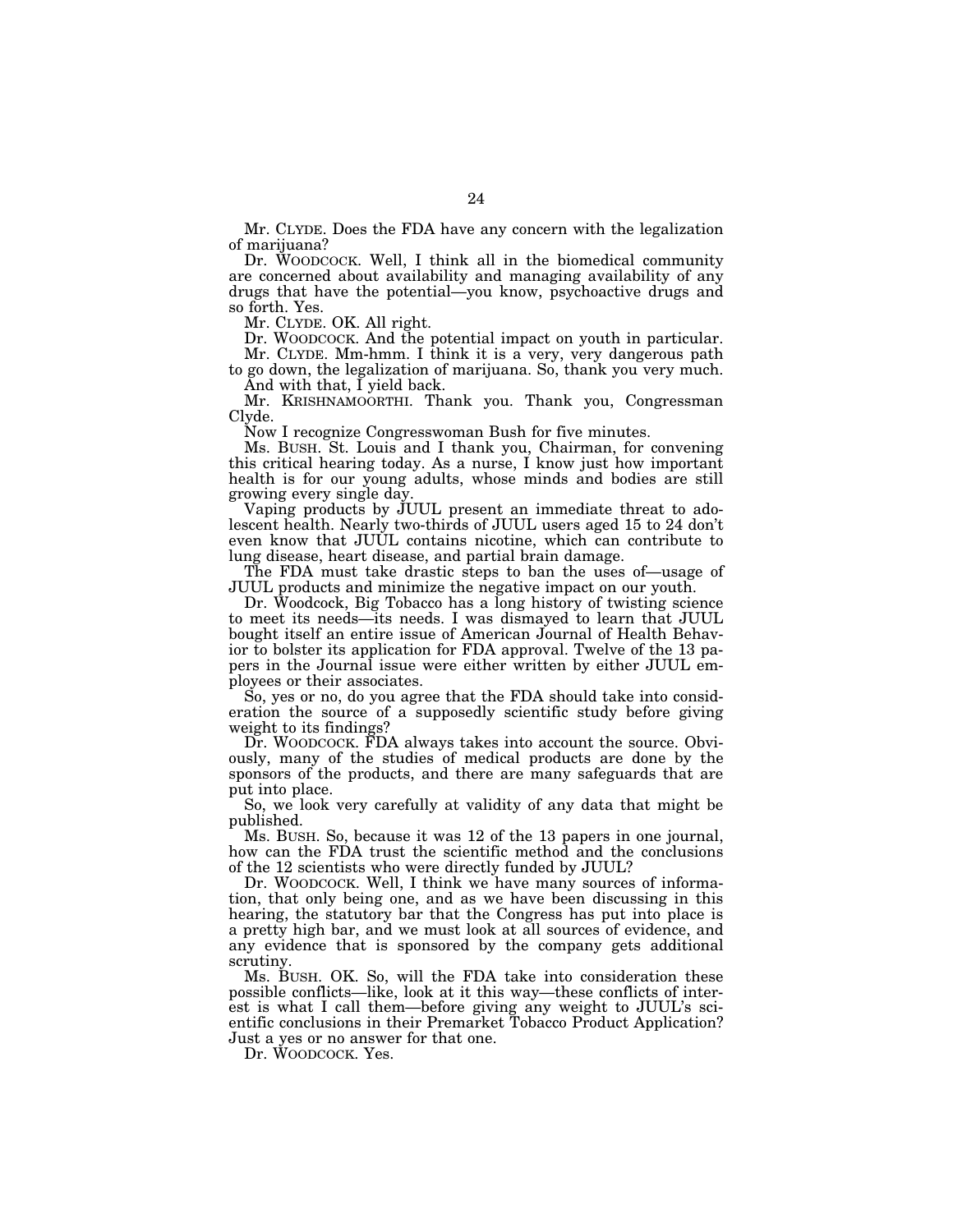Ms. BUSH. OK. And will you consider Big Tobacco's history of creating junk science to serve its needs while reviewing JUUL's application, yes or no?

Dr. WOODCOCK. Yes.

Ms. BUSH. OK. Thank you for those. Thank you. Thank you. Thank you for that, Dr. Woodcock.

After many years of Big Tobacco lying to people about the safety of its products, I will hope that the FDA will take these—this cautious approach to research bought and paid for by an e-cigarette company.

The U.S. saw a near 30 percent decline in youth vaping rates in 2020. So, Dr. Woodcock, do you believe that additional FDA regulations on vaping products will be effective in curbing youth vaping rates even more?

Dr. WOODCOCK. I believe that we have to do something. I mean, we can't continue with this epidemic. It is very dangerous to children.

Ms. BUSH. Yes. Yes, and that is—that was my next thing, just the—considering the impact that these products have on children, especially middle and high school children. Like, is that a big part of the consideration, like, that group specifically?

Dr. WOODCOCK. Absolutely. That is one of the statutory standards that we have to look at, which is the potential for harm, particularly children, in using these products.

Ms. BUSH. Right. Well, yes, and because we know that—because JUUL is really popular among teens—amongst teens, but that research surveyed—the research only surveyed adult use of its products.

And so, you know, as policymakers we must be equipped with our current—with the current data, the accurate data about vaping products to protect our health and the health and safety of our of our children.

And let me just ask, despite not having the answer to everything that we want right now at this moment, but JUUL's paid researchers concluded that e-cigarettes would save lives.

So, Commissioner, do you agree that the FDA should closely evaluate these scientific claims from Big Tobacco regarding its impact—its full impact on public health?

Dr. WOODCOCK. Absolutely, and I would reiterate that we have other sources of information, including a lot of studies we have sponsored under our programs.

Ms. BUSH. OK. Thank you.

The information provided by JUUL does not meet the levels of scientific rigor required by actual peer-reviewed studies. So, if we don't know the potential harms of e-cigarettes, there is not enough information available to predict their impact on public health, especially our vulnerable youth.

But what we do know, is that e-cigarettes have hooked a generation of young people on nicotine. The FDA has an obligation to intervene and protect our children.

Thank you, and I yield back.

Mr. KRISHNAMOORTHI. Thank you, Congresswoman Bush.

I would like to recognize our distinguished ranking member of the full committee, Mr. Comer.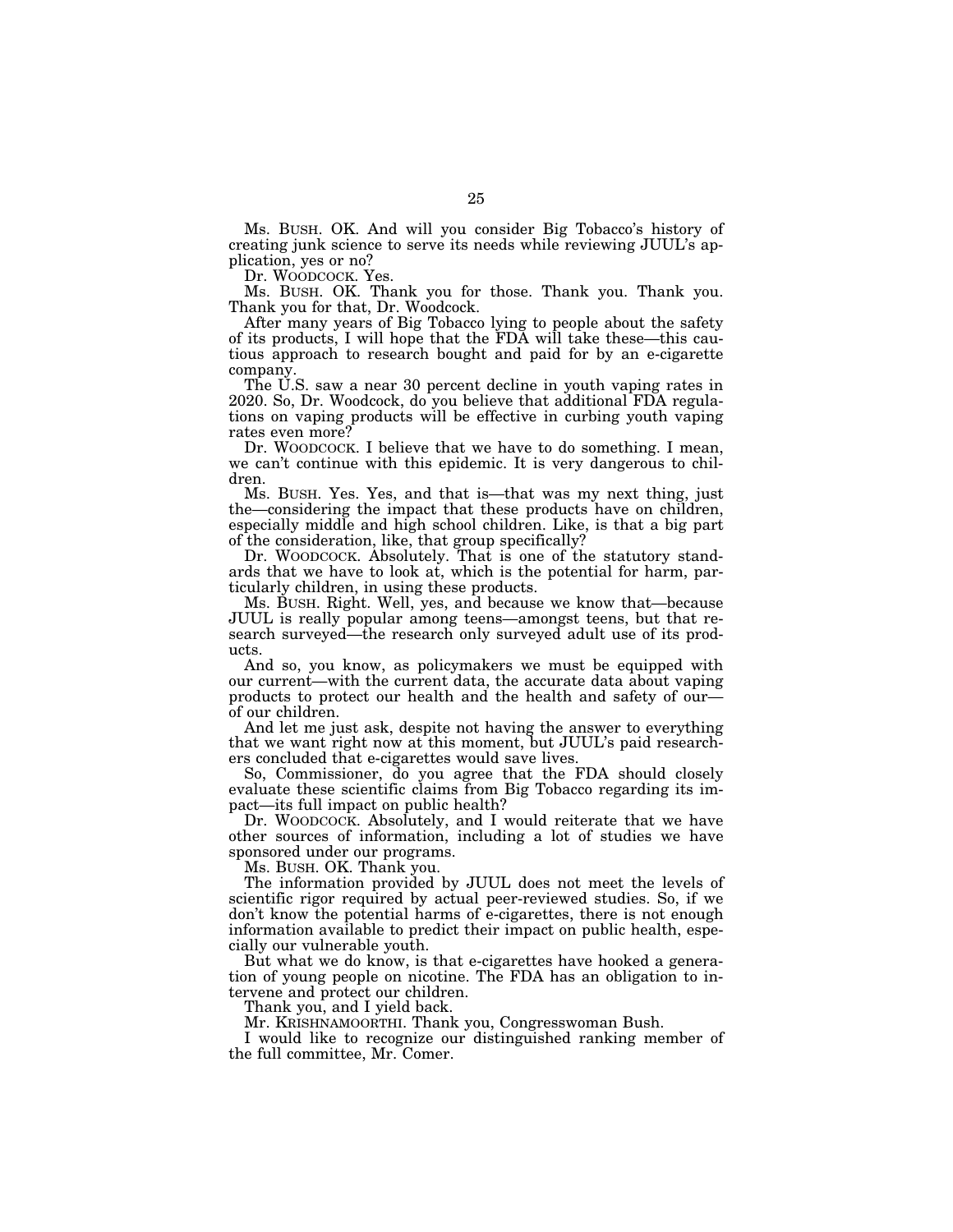Mr. COMER. Thank you, Mr. Chair.

And, Dr. Woodcock, youth smoking cigarettes is at an all-time low and their use of e-cigarettes has significantly declined over the past couple of years as well.

Do you agree that the passage of T–21, which raised the minimum age for tobacco purchases from 18 to 21, has contributed to this downward trend?

Dr. WOODCOCK. I don't know. I would hope so. We have a lot of data that many vape shops and other outlets continued to sell to under-age use, even when it was at 18.

Mr. COMER. While overall youth use has declined for both combustible and e-cigarettes, there has been an increase in youths using flavored disposable e-cigarettes.

Other than sending warning letters to several companies marketing flavored disposables in 2020, what has the FDA done to prioritize clearing the market of these types of flavored products, particularly those who have not submitted their PMTA?

Dr. WOODCOCK. Well, we have further actions that we can take after a warning letter, though, to my knowledge, those have not been taken yet.

Mr. COMER. Have you taken those actions yet?

Dr. WOODCOCK. No, not to my knowledge.

Mr. COMER. Prohibition didn't work for alcohol. Yet, many of my colleagues argue that prohibition is not working for marijuana.

Wouldn't it make more sense for the FDA to achieve the intended health benefit by spending time and effort getting more reduced harm nicotine products to market, and educating smokers about the benefits of switching their nicotine source while continuing to drive down smoking rates with education and efforts to support total cessation?

Dr. WOODCOCK. Well, I believe the FDA is working in all those areas to try and, you know, have campaign—anti-smoking campaigns along with the CDC. Smoking is continuing to decrease, combustible smoking, so that is very good.

We are very interested in additional smoking cessation products, that there are quite a few of those on the market, and other methods for recovering such as digital health methods and so forth are under investigation.

So, hopefully, we can get addicted adult smokers off of combustible cigarettes. That should be a goal.

Mr. COMER. OK. One of the biggest problems we face here is not from the legitimate companies who have filed their PMTAs, but from bad actors who are taking advantage of our current regulations and selling vaping products containing vitamin E acetate, found mostly in THC, not nicotine products in illicit markets.

These illicit products have been known to cause serious illness or death. My question, what steps is the FDA taking to crack down on these kinds of illicit market e-cigarettes and are imports from other countries like China playing a role in these illicit markets?

Dr. WOODCOCK. Yes, and we, certainly, work with Customs and Border Patrol. We have seized fraudulent products coming from China, among other places. We make every attempt to keep these from crossing our border.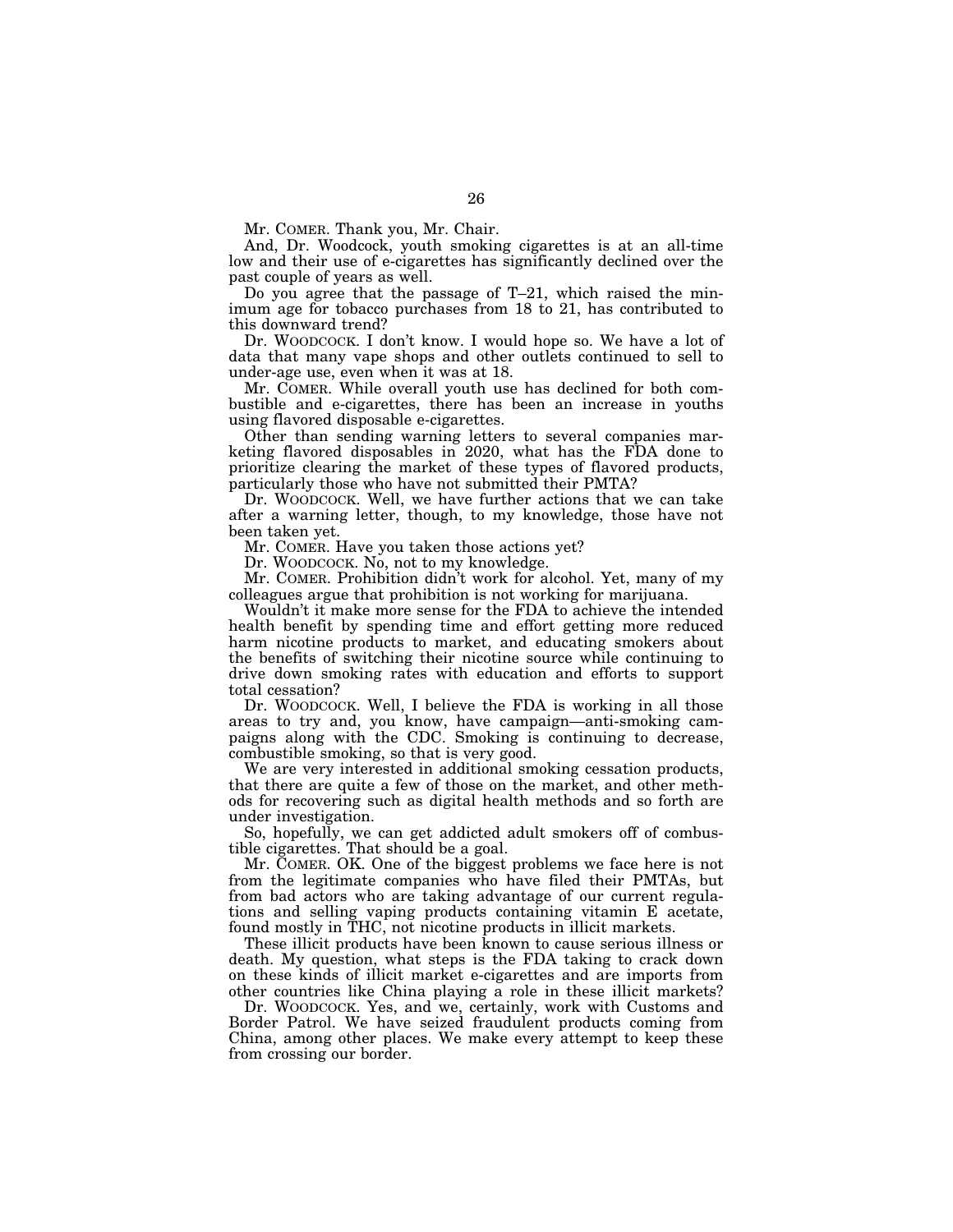We also, of course, do send warning letters, many of the warning letters to companies who failed to submit applications. They did then submit an application in response to that warning letter.

Mr. COMER. That is one thing I want to remind everyone that is paying attention to this hearing, that if they are flavored, like the cotton candy brand and all that that has been banned, if they are still on the market, those are illegal.

Dr. WOODCOCK. The-

Mr. COMER. Pods and stuff that are being sold, right?

Dr. WOODCOCK. Right. Right. The cartridge—the cartridge. Yes. Mr. COMER. The cartridge. Right.

What is the enforcement action process the FDA takes against companies and individuals that sell illicit e-cigarettes?

Dr. WOODCOCK. Well, our steps would be—these are illegally on the market and so our steps would be a warning letter and then potential other civil actions against them, including injunction.

Mr. COMER. Do you know to date how many companies the FDA has issued warnings to?

Dr. WOODCOCK. Yes, probably somewhere in my facts here. It is quite a—it's a very large number of warning letters.

Mr. COMER. OK. Let me ask you this while you are—you can get that answer to me. How many products has the FDA removed from the market through enforcement action?

Dr. WOODCOCK. That I don't know. I can get back to you an answer to that question.

Mr. COMER. OK. And I am about to run out of time, Mr. Chairman. I have one more question.

I understand that the FDA has a very large number of product reviews and applications which have been filed and are subject to the September 9th deadline.

From a pragmatic standpoint, how and when might the FDA communicate to the public and to the applicants about the status of those products?

Dr. WOODCOCK. So, we have listed all the products that have been submitted and made it through the initial, you know, filing process and those are listed online, and they all have a September 9th deadline under court order to be—for us to make a marketing decision about them. Does that answer your question?

Mr. COMER. Somewhat. I may have a followup or two, if you don't mind, afterwards—after the hearing.

Dr. WOODCOCK. Certainly.

Mr. COMER. But my time has expired.

Mr. Chairman, I yield back.

Mr. KRISHNAMOORTHI. Thank you, Mr. Comer.

And I just want to associate myself with the comments about the enforcement actions. There is a perception and reality that too many warning letters are sent and not enough enforcement action is taken. So, that is something that I hope that you will take under advisement.

Without objection, Congresswoman Wasserman Schultz shall be permitted to join the subcommittee and participate in questioning the witness.

Congresswoman Wasserman Schultz, you are recognized for five minutes.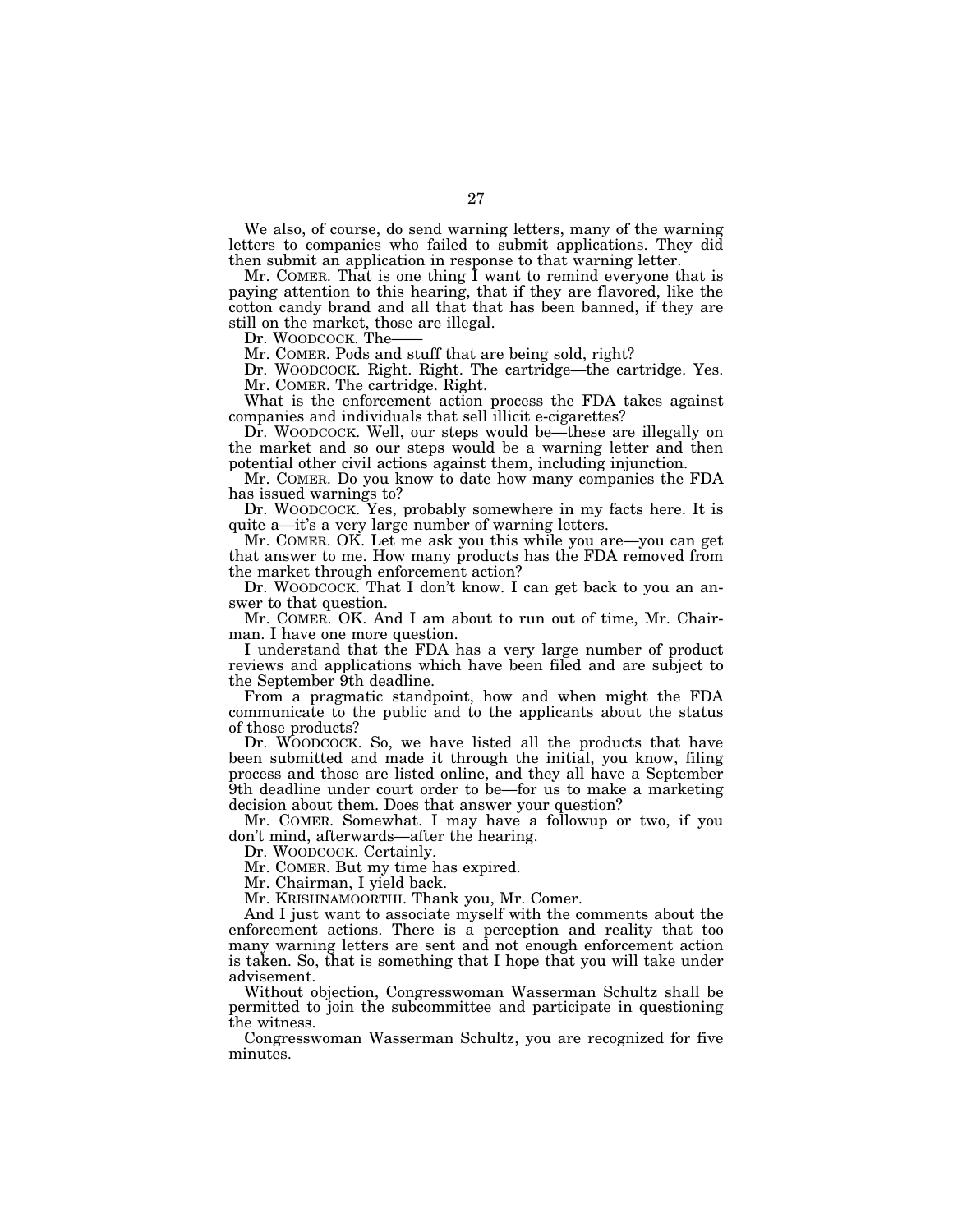Ms. WASSERMAN SCHULTZ. Thank you, Mr. Chairman. I appreciate the opportunity to waive onto the committee today.

And Dr. Woodcock, it is a pleasure to be able to talk with you. I know you know that youth e-cigarette usage remains at epidemic levels, and I know I and my colleagues—many of my colleagues here have worked hard through legislation and repeated calls to the FDA for proactivity in science-based policies.

In fact, my colleagues and I wrote to you on March 23 asking that the FDA end its enforcement exemptions for both menthol and disposable e-cigarettes, and clear the market of all flavored e-cigarettes until properly reviewed.

We also asked FDA to deny any premarket tobacco applications for flavored e-cigarettes and deny authorizing the marketing of any e-cigarette that poses an increased risk of youth addiction.

I trust that we will be getting an answer and the responsive actions are forthcoming. I certainly hope so. I look forward to hearing back from you to that letter. I have several questions though, concerning high nicotine content and how this has worsened this crisis for our Nation's youth.

Dr. Woodcock, are you aware that jurisdictions like the European Union, the U.K., and Israel capped the amount of nicotine allowed in an e-cigarette at 20 milligrams per milliliter?

Dr. WOODCOCK. Yes.

Ms. WASSERMAN SCHULTZ. Do you agree that these countries have helped reduce youth e-cigarette use by capping nicotine levels?

Dr. WOODCOCK. It appears that way.

Ms. WASSERMAN SCHULTZ. In the U.K., 94 percent of kids have never vaped and only 1.8 percent of youth are using e-cigarettes more than weekly. Because of the lower nicotine levels, even JUUL isn't popular with kids in the UK.

In the U.S., there is no limit to nicotine levels in e-cigarettes. JUUL has 59 milligrams per milliliter of nicotine, three times the U.K. amount.

Yes or no, would fewer kids become addicted to e-cigarettes if there were no e-cigarettes in the U.S. over 20 milligrams per milliliter of nicotine?

Dr. WOODCOCK. Likely yes.

Ms. WASSERMAN SCHULTZ. Likely yes. In reviewing PMTAs, will you commit to considering how dangerous high-nicotine e-cigarettes are to public health, compared to lower-nicotine e-cigarettes?

Dr. WOODCOCK. That is, certainly, part of the statutory framework. Yes.

Ms. WASSERMAN SCHULTZ. OK. So, you are reviewing that?

Dr. WOODCOCK. Yes.

Ms. WASSERMAN SCHULTZ. And the possibility exists that you would lower the allowable level of nicotine?

Dr. WOODCOCK. Again, I can't comment on what actions we are going to take. That——

Ms. WASSERMAN SCHULTZ. Well, if you are reviewing the possibility exists, presumably. The high nicotine levels in JUUL and other e-cigarettes are leading to not just increased youth vaping, but increased youth addiction.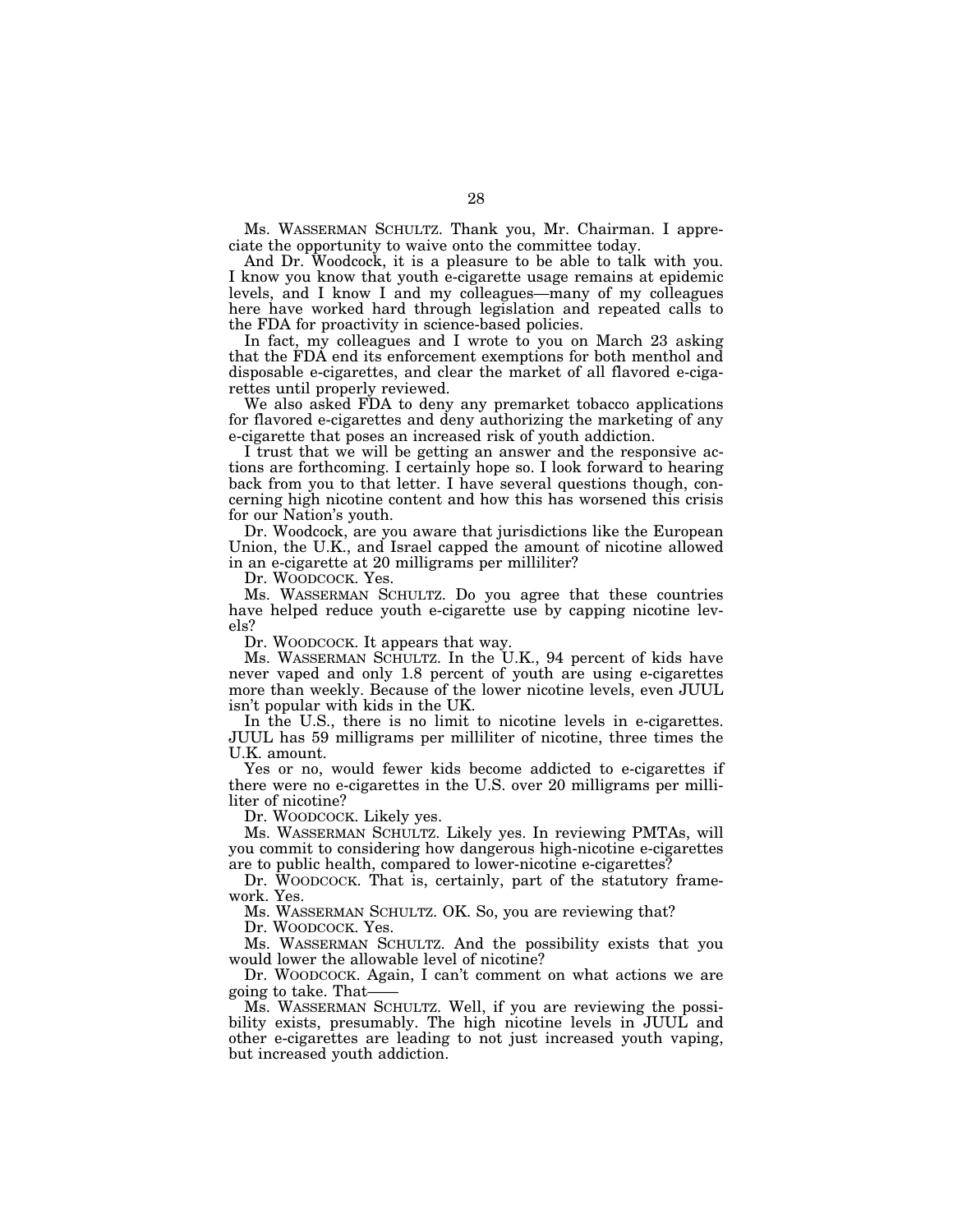Does the use of nicotine by adolescents have negative health consequences?

Dr. WOODCOCK. Undoubtedly.

Ms. WASSERMAN SCHULTZ. Over half of 18-to 24-year-olds who vape never smoked cigarettes. Vaping introduced and hooked them on nicotine. That is evidence of the products as an on ramp, not an off ramp, to nicotine use, isn't it?

Dr. WOODCOCK. Yes.

Ms. WASSERMAN SCHULTZ. The only reason to authorize a PMTA for a high-nicotine tobacco product is if there is overwhelming evidence that it is necessary for adult smokers to quit smoking, and the product is not likely to be used by youth.

But that has not been the real-world experience of JUUL on the market. First, adults don't use JUUL. Kids do. JUUL is the preferred brand of just 5.6 percent of adult vapers but 41 percent of youth vapers, and while JUUL was helping to fuel an epidemic of youth e-cigarette use, there was no discernible decline in adult smoking rates.

Second, adult smokers don't need high-nicotine e-cigarette—higher-nicotine e-cigarettes. In one study that JUUL purchased, as Congresswoman Bush mentioned, they purchased it for its PMTA.

Its researchers found that smokers transitioned away from cigarettes to JUUL at the same rates, whether using JUUL's three percent nicotine product or its five percent nicotine product.

So, Dr. Woodcock, if that is true, there would be no reason to approve their five percent product, correct?

Dr. WOODCOCK. The statutory requirement is that—the prong about that it would help in some way protect the public health, right, encouraging smokers to transition. So, there has to be an incremental benefit there, right, in order to outweigh the harms.

Ms. WASSERMAN SCHULTZ. But, again, if researchers found that smokers transitioned away from cigarettes to JUUL at the same rates whether they were at three percent nicotine or five percent nicotine in their products, then that would show that there is no discernible difference and a lesser—a lower nicotine level would be appropriate.

Dr. WOODCOCK. Those are the kind of data that need to be evaluated. Absolutely. Yes.

Ms. WASSERMAN SCHULTZ. OK. But that would seem, based on what you just said, that—what the logical result should be. To be clear, you should reject all of JUUL's products, all of them, given what we know about how JUUL marketed and addicted kids to their product.

And I encourage you to reject every PMT application for products over 20 milligrams per milliliter. It is very clear that there is a direct correlation to a precipitous drop in youth vaping when you have a much lower—not 59 milliliters, but 20, and that there is no discernible difference whether you have a higher-nicotine product in the reduction in smoking by adults.

So, that would seem to me, in the statutory framework that is established by the FDA, to really result in those decisions being made as a result of the evidence.

So, thank you, Mr. Chairman. I appreciate the indulgence. I yield back.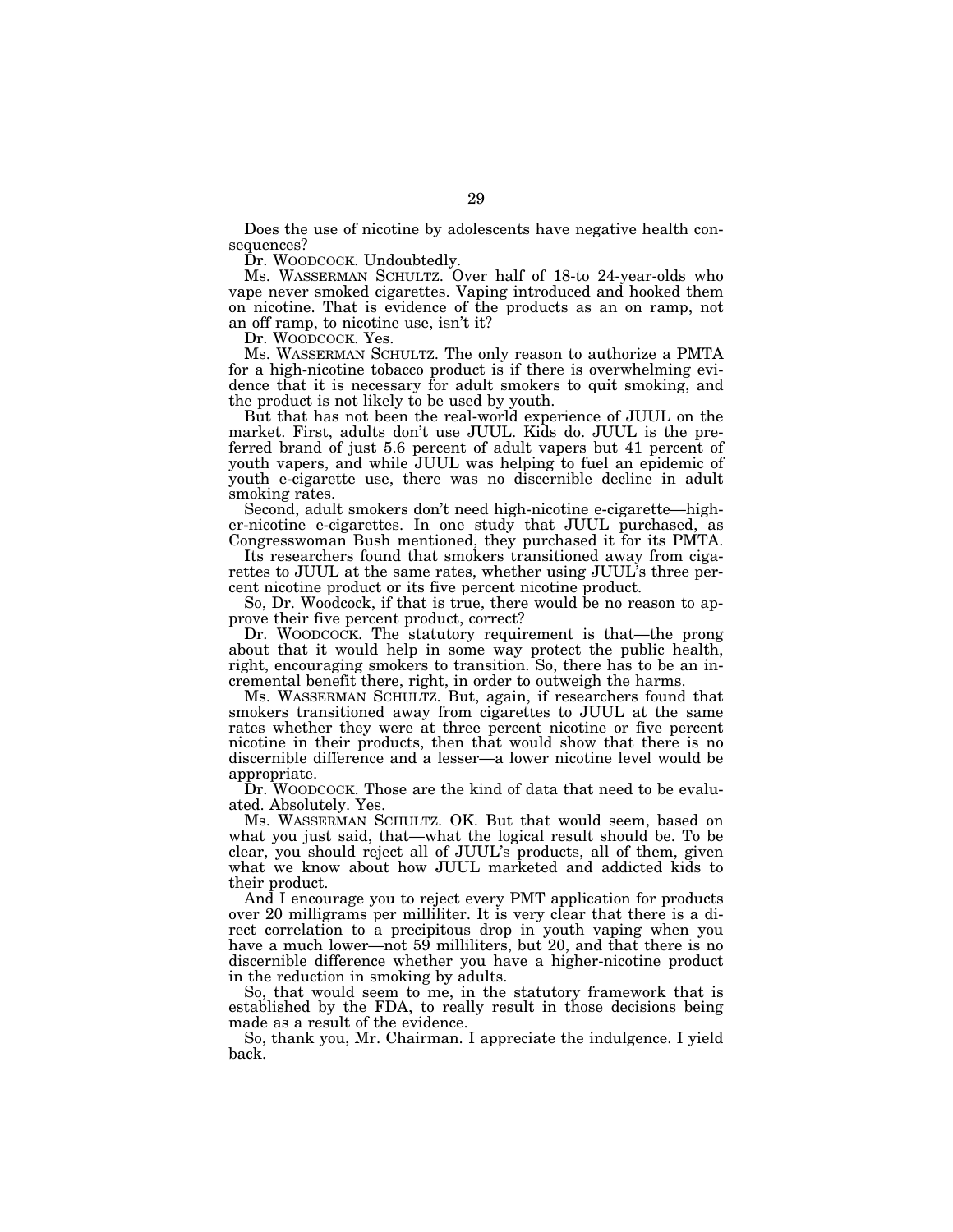Mr. KRISHNAMOORTHI. Thank you, Congresswoman. I would like to now recognize Congressman DeSaulnier for five minutes.

Mr. DESAULNIER. Thank you, Mr. Chairman, and thank you for your attention to this issue and your passion for it. It is—as you know, I feel very strongly that the actions of JUUL is despicable.

Being from Northern California, I am proud of what we did, both at the state level and local level, to partner with legislators and local government around the country to really make a significant positive impact on the public health issues around smoking, and to see a San Francisco-based, Bay Area-based company whose founders graduated from the School of Design at Stanford, do what they did is, as I say, despicable, and we shouldn't be talking about allowing them, from my view, the ability to continue to market and distribute this product to young people in particular, but we should be personally holding them accountable.

But, Commissioner, in 2018, the Surgeon General declared a youth vaping epidemic, 2018. Youth vaping rates in 2020 were the same as in 2018. As we know—and we know what started it. Between 2017 and 2018, the number of high school vapers doubled from 12 percent to 29 percent. In the same period, JUUL's market share grew from 29 percent to 76 percent.

In November 2018, the Center for Disease Control confirmed the obvious, pointing to JUUL as the cause of this surge. Even after taking away all of its flavors, except menthol and tobacco, over a million children are still using JUUL, still getting addicted to JUUL and a lifetime consequence of that.

It is still the most popular youth vaping brand, used by 40 percent—41 percent of youth vapers, and research shows that many of these young people are unaware of the danger that they are exposing themselves to.

So, Commissioner, do you agree that by the metrics I have just mentioned we are still experiencing a youth vaping epidemic?

Dr. WOODCOCK. Yes.

Mr. DESAULNIER. Do you agree that JUUL is the e-cigarette company most responsible for creating this epidemic?

Dr. WOODCOCK. That is how it would appear.

Mr. DESAULNIER. In ruling on premarket tobacco product applications, will you commit to considering past bad acts in marketing to children and popularity with children when you go through your decisionmaking process?

Dr. WOODCOCK. We have to adhere to the criteria laid out in the legislation that Congress passed and we will do that. If you are talking about the validity of data that is submitted to us, we take a very close look at the validity of the data.

Mr. DESAULNIER. I appreciate that. If there are changes to the statute that you think would help you to enforce the spirit of the legislation, I would—I would greatly appreciate communicating with you.

Do you agree that a nicotine product used by 41 percent of youth vapers is hurting the overall public health for generations to come?

Dr. WOODCOCK. Most likely it is hurting that generation. I can't comment on generations to come, but it is definitely a public health problem of significance.

Mr. DESAULNIER. Thank you, Doctor.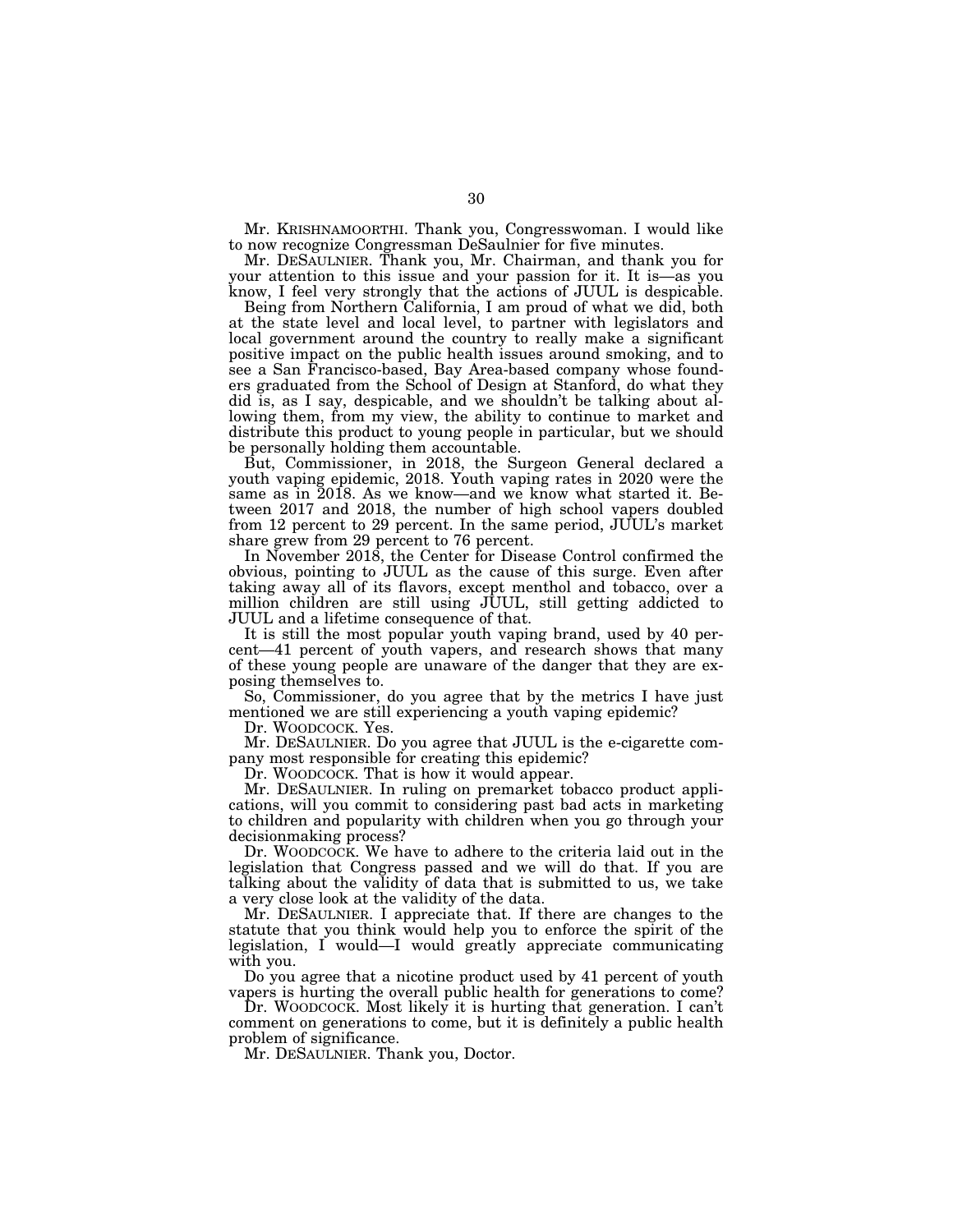Do you trust the tobacco—the Tobacco Products Scientific Advisory Committee and their advice?

Dr. WOODCOCK. Which—which advisory—

Mr. DESAULNIER. The Tobacco Products Scientific Advisory Committee.

Dr. WOODCOCK. This is the FDA committee or-

Mr. DESAULNIER. Yes.

Dr. WOODCOCK. Likely I do. I am not familiar with this committee. I am sorry. I'm kind of new to my job.

Mr. DESAULNIER. OK. I am happy to provide for the record more information on that.

Dr. WOODCOCK. Certainly.

Mr. DESAULNIER. Madam Commissioner, I appreciate your responsiveness and your succinctness.

JUUL hooked a nation of children in the light of day, but it is asking the FDA to approve its product under shield of darkness. This subcommittee has repeatedly asked JUUL for its PMTA and JUUL has refused to provide it. JUUL knows the junk science it has bought and paid for cannot withstand scrutiny.

If JUUL's PMTA was referred to the Tobacco Products Scientific Advisory Committee, the application would be subject to public scrutiny.

Do you have any comments on this, or on the trial in North Carolina, if you are familiar with it, against JUUL for creating a nicotine product for children?

The judge has already entered in a partial summary judgment against JUUL and is instructing the jury that as a matter of law, all of JUUL's social media posts or youth-oriented, quote/unquote, ''evidence from that trial will be relevant to your jury duty.''

Will you commit to gathering all documents from that case, including expert reports?

Dr. WOODCOCK. Certainly. I think we should look at all documents. But I can't comment, obviously, on any ongoing case.

Mr. DESAULNIER. Thank you, Commissioner. My time is up. I yield back and I want to thank the chair again.

Mr. KRISHNAMOORTHI. Hey, thank you so much, Congressman.

And now I would like to recognize Congresswoman Speier for five minutes.

Ms. SPEIER. Mr. Chairman, thank you.

And Dr. Woodcock, great to see you, and in your role as Acting Commissioner, you really were not involved in the regulatory process before January 2021. So, I appreciate that.

But I am deeply concerned that this scandal that has been promoted under a previous administration is going to, you know, scar the lives of these children for the rest of their lives, and all you hear about now are these double lung transplants on 13-and 14 year-olds and it's—you know, it takes my breath away.

So, a Federal judge has ordered the FDA to speed up regulations, ruling that the FDA has abdicated its regulatory authority. Would you agree that he—that he was correct in that regard?

Dr. WOODCOCK. As you said, I was not involved in these previous discussions. But, currently, I am committed to getting this done, if possible by the—by the date set by the court.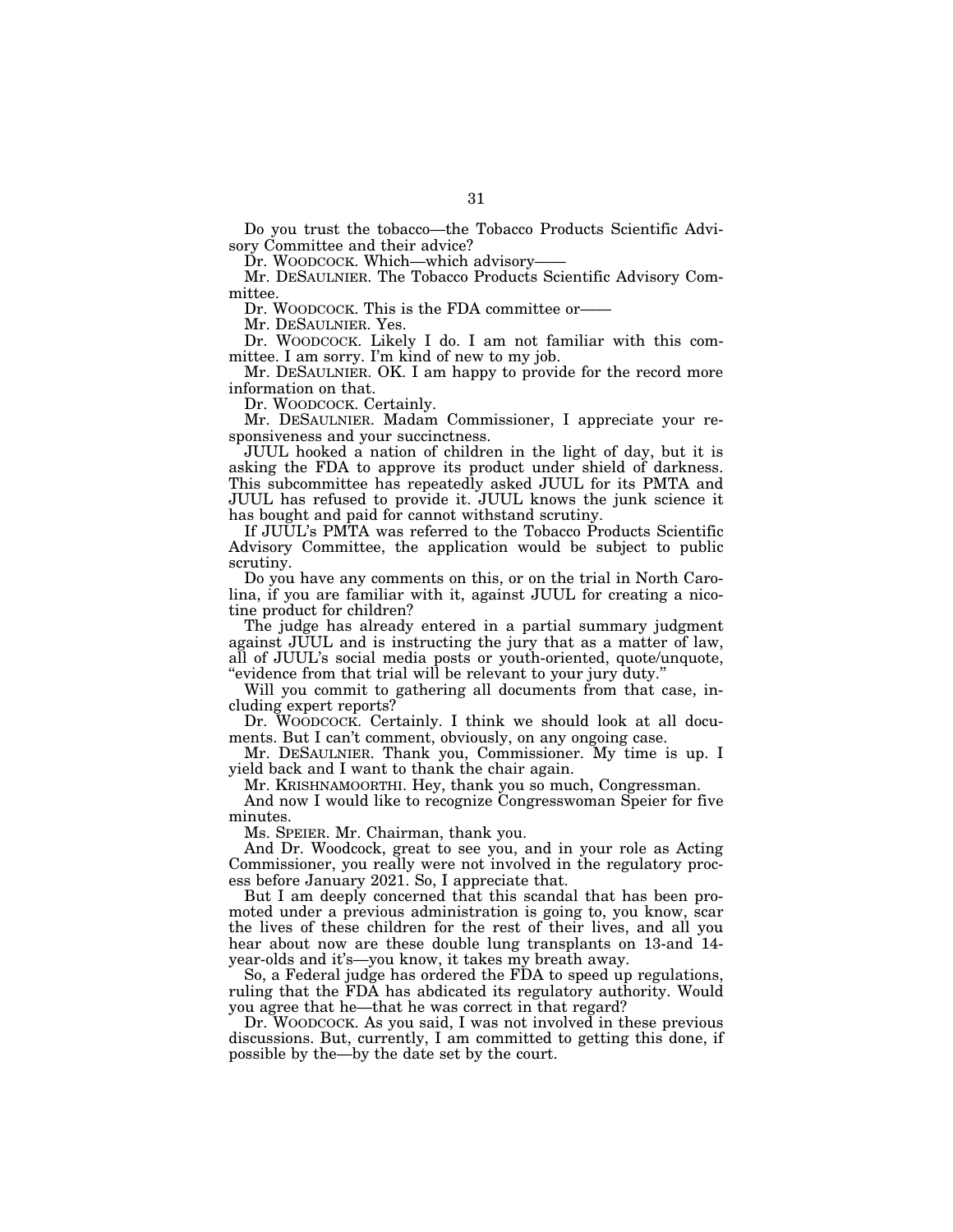Ms. SPEIER. So, the previous administration at one point said they were going to ban fruit flavors and then they reversed themselves, and as a result, menthol JUUL pods were increased by, like, a thousand percent among high school students.

Was it a mistake to exempt disposables?

Dr. WOODCOCK. Yes, I wasn't involved in that decision at all. You missed my oral testimony that——

Ms. SPEIER. Yes, I did. I was in a House Armed Services Committee. I apologize.

Dr. WOODCOCK. That is, certainly, important. I was—I was the instigator of the original Sottera lawsuit against the original vapers on drug charges very early in 2000. That was settled that that we couldn't take drug charges because these are tobacco products.

But so the subsequent actions after that from 2010 on I was not involved in. And so, I mean, certainly, in retrospect it seems, OK, the children switched over to disposables, right, and although youth vaping has decreased in the past year, it might be multi-factorial.

But there was, certainly, continued youth using of these products at really unacceptable levels.

Ms. SPEIER. So, it appears that there are some companies now that are just, basically, ignoring the requirements, Puff Bar being one of them. Are you—based on their prior conduct, are you prepared to reject their application?

Dr. WOODCOCK. Yes, I can't comment on individual

Ms. SPEIER. How about this? If there are bad actors who have previously shown that their conduct is violative or is thumbing its nose to the government regulation, would that be taken into account with their application?

Dr. WOODCOCK. It would be—it would definitely be taken into account. Yes.

Ms. SPEIER. All right. Thank you.

You know, one of the biggest concerns is that these young people don't appreciate there is nicotine in these e-cigarettes. Do you think we need to improve the labeling requirements for e-cigarettes, or should we just ban them outright?

Dr. WOODCOCK. I think most likely we should make sure that people are aware that—of the nicotine content. That would be an extremely important thing to do.

As we discussed earlier, I really think we are going to have to focus on recovery for teens, too, to get them off their nicotine addiction. I don't know that the healthcare community is well aware of how—what ways might work for youth who are addicted to nicotine but not to cigarettes.

Ms. SPEIER. The amount of nicotine in an e-cigarette is—is it 12 milligrams? Is that what I read somewhere?

Dr. WOODCOCK. There are various—there is various content depending on——

Ms. SPEIER. So, how does that compare to a cigarette in terms of the amount of nicotine?

Dr. WOODCOCK. I think there are some vaping products that have extremely high content within them, up to maybe a whole pack of cigarettes.